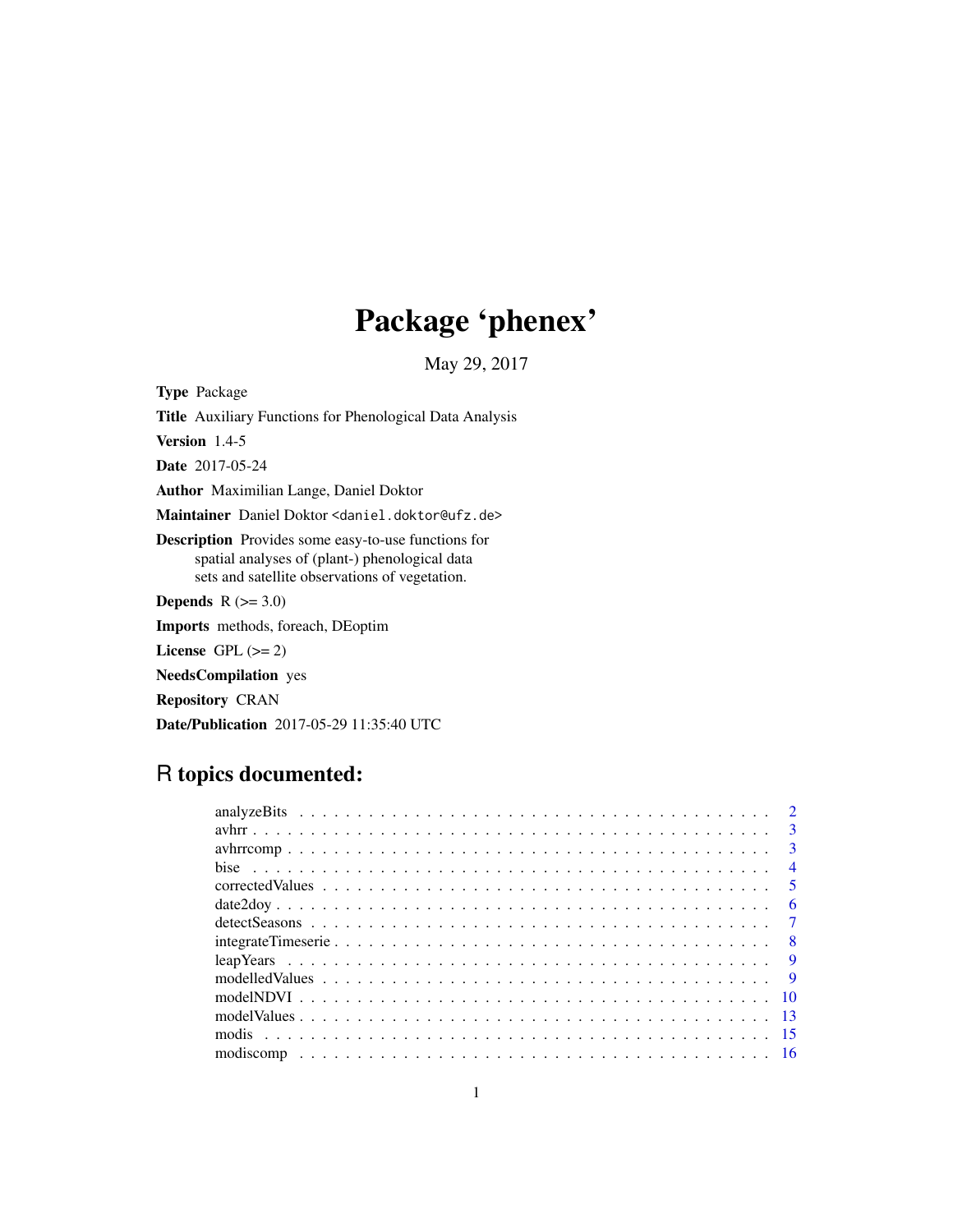# <span id="page-1-0"></span>2 analyzeBits analyzeBits

| Index |  |  |  |  |  |  |  |  |  |  |  |  |  |  |  |  |  |  |  |  |  |  |
|-------|--|--|--|--|--|--|--|--|--|--|--|--|--|--|--|--|--|--|--|--|--|--|
|       |  |  |  |  |  |  |  |  |  |  |  |  |  |  |  |  |  |  |  |  |  |  |
|       |  |  |  |  |  |  |  |  |  |  |  |  |  |  |  |  |  |  |  |  |  |  |
|       |  |  |  |  |  |  |  |  |  |  |  |  |  |  |  |  |  |  |  |  |  |  |
|       |  |  |  |  |  |  |  |  |  |  |  |  |  |  |  |  |  |  |  |  |  |  |
|       |  |  |  |  |  |  |  |  |  |  |  |  |  |  |  |  |  |  |  |  |  |  |
|       |  |  |  |  |  |  |  |  |  |  |  |  |  |  |  |  |  |  |  |  |  |  |
|       |  |  |  |  |  |  |  |  |  |  |  |  |  |  |  |  |  |  |  |  |  |  |

analyzeBits *Bit Analysis*

# Description

Analyses bits of a 16-bit integer

# Usage

analyzeBits(value, mode=1, bitpos=0)

# Arguments

| value  | A 16-bit integer value                                                                                                                                                                                                                                                             |
|--------|------------------------------------------------------------------------------------------------------------------------------------------------------------------------------------------------------------------------------------------------------------------------------------|
| mode   | If mode is 0, the algorithm returns the bit on position 'bitpos'. If mode is 1<br>(default), the algorithm returns the most significant bit, if mode is 2 it returns<br>the second significant bit and if mode is 3 the return value is the integer value of<br>the last four bits |
| bitpos | An integer value between 0 and 15 determining the position of the bit to read<br>when mode is $0$ .                                                                                                                                                                                |

# Details

This routine analyses 16-bit integer values to get the indicators of MEDOKADS data

# Value

An integer value respective to parameter 'mode'.

# Author(s)

Daniel Doktor, Maximilian Lange

# References

Koslowsky, D., Billing, H. and Friedrich, K. (2005): MEDOKADS: A long-term data set for detection and monitoring for desertification risks in the mediterranean. In *RGLDD Conference*.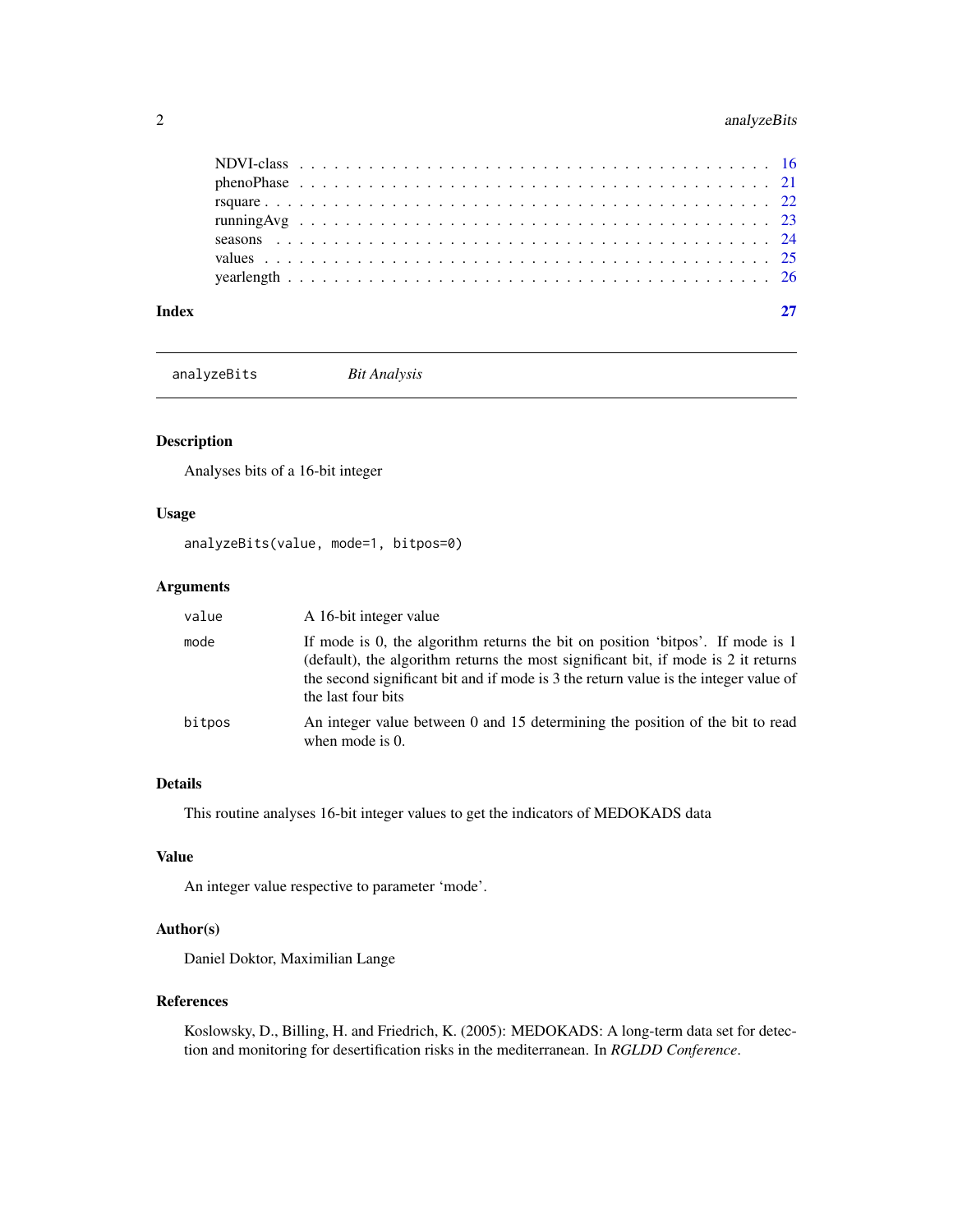#### <span id="page-2-0"></span>avhrr 3

# Examples

```
value <- -32768
res <- analyzeBits(value, mode=3)
res
```
avhrr *AVHRR Daily Dataset*

# Description

This data set gives an example of daily NDVI data from the MEDOKADS data sets.

#### Usage

avhrr

# Format

A vector containing 365 NDVI values from satellite observations.

#### Source

MEDOKADS Data Set

#### References

Koslowsky, D., Billing, H. and Friedrich, K. (2005): MEDOKADS: A long-term data set for detection and monitoring for desertification risks in the mediterranean. In *RGLDD Conference*.

avhrrcomp *Example of AVHRR Composite Data*

# Description

This data set gives an example of composite NDVI data from the MEDOKADS data sets.

#### Usage

avhrrcomp

# Format

A vector containing 36 NDVI values from satellite observations..

# Source

MEDOKADS Data Set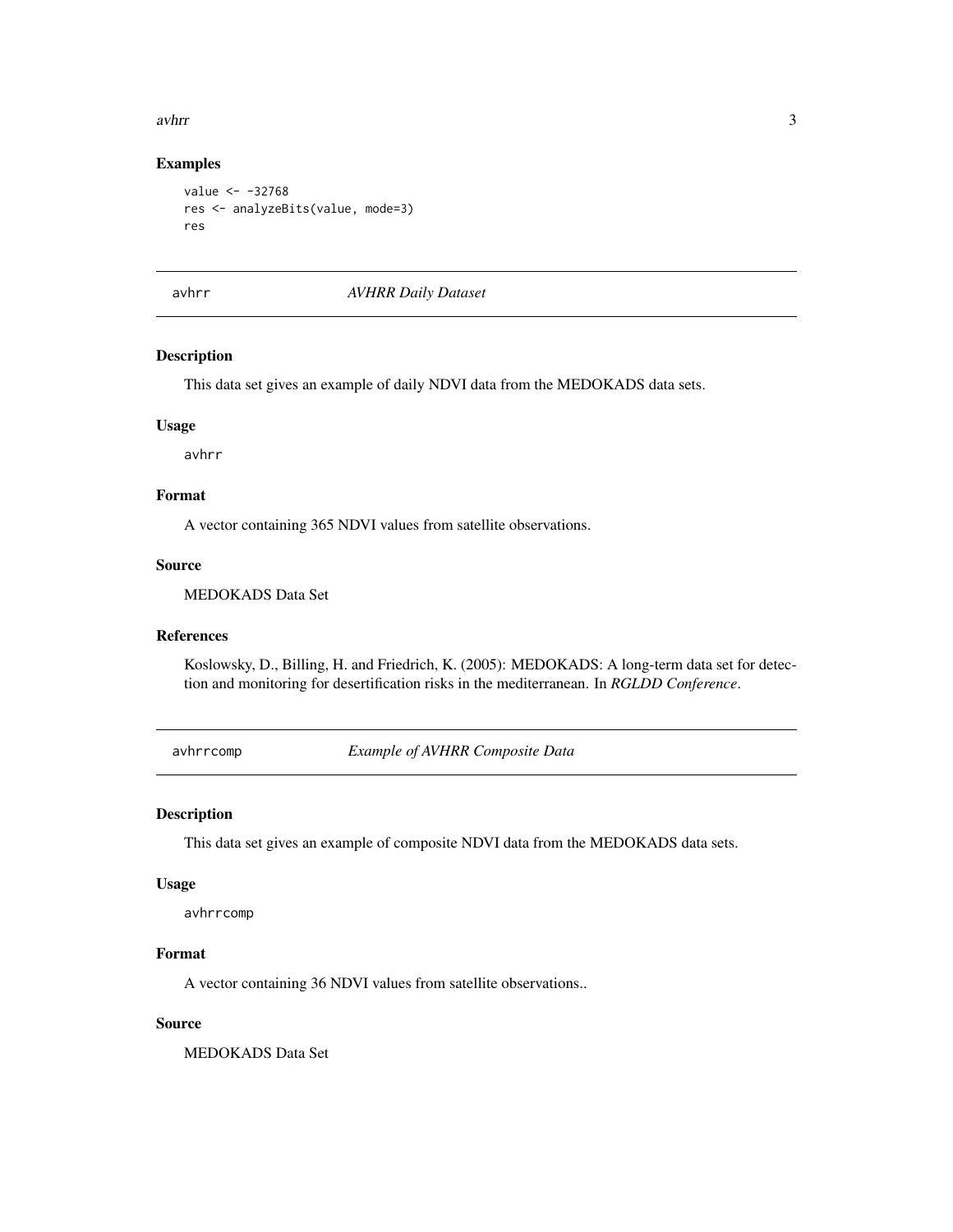#### <span id="page-3-0"></span>References

Koslowsky, D., Billing, H. and Friedrich, K. (2005): MEDOKADS: A long-term data set for detection and monitoring for desertification risks in the mediterranean. In RGLDD Conference.

<span id="page-3-1"></span>

bise *Best index slope extraction*

#### Description

Reduces noise in NDVI time-series. Second interpretation of bise algorithm.

#### Usage

bise(x, slidingperiod, growthFactorThreshold, cycleValues)

#### Arguments

| X                     | An object of class 'NDVI' containing raw NDVI values.                                                                                                                                                                                     |
|-----------------------|-------------------------------------------------------------------------------------------------------------------------------------------------------------------------------------------------------------------------------------------|
| slidingperiod         | Sliding Period of the BISE-algorithm, default value is 40.                                                                                                                                                                                |
| growthFactorThreshold |                                                                                                                                                                                                                                           |
|                       | Maximum allowed increase per day as factor, default value is 0.1 (increase of<br>10 percent).                                                                                                                                             |
| cycleValues           | A boolean value determining whether the end of the ndvi timeserie is combined<br>with its beginning or not (default value is true). If false, gaps or low ndvi values<br>at the beginning of timeserie influence the resulting timeserie. |

#### Details

Knowledge regarding the phenological cycle in temperate climates and its temporal evolution is used to detect and eliminate cloud contaminated observations. As the algorithm is searching forward within daily NDVI observations over 1 year, decreases are only accepted if no higher value is found within a so called sliding period. A period of 40 days proved best for our study area but might have to be modified when study areas in different climates are investigated.

# Value

An object of class 'NDVI' containing raw and corrected NDVI values.

#### Author(s)

Daniel Doktor, Maximilian Lange

#### References

Viovy, N., Arino, O. and Belward, A.S. (1992). The Best Index Slope Extraction (BISE) - a method for reducing noise in NDVI time-series. *International Journal of Remote Sensing*, 13, 1585-1590.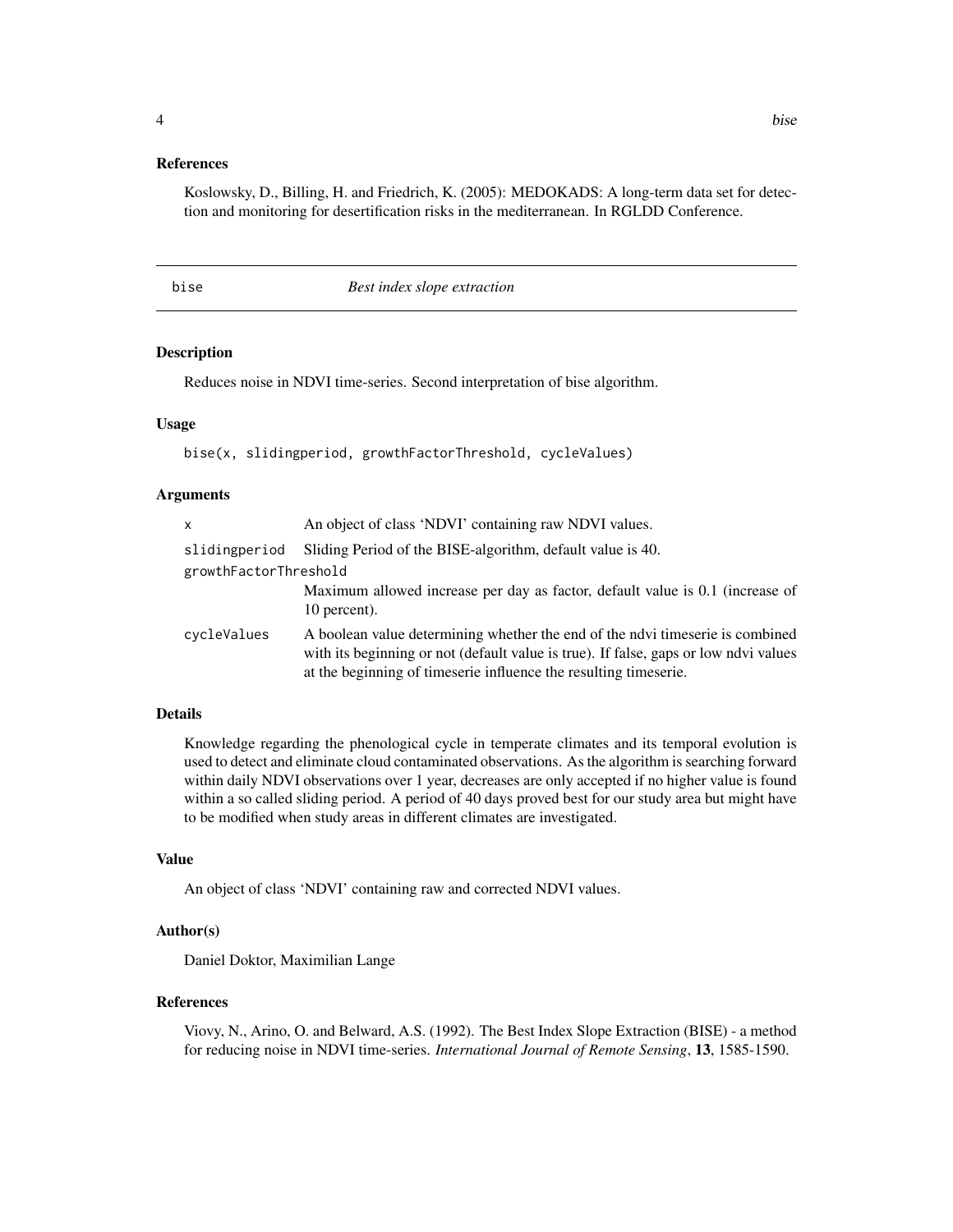# <span id="page-4-0"></span>correctedValues 5

# See Also

[modelNDVI](#page-9-1), [NDVI](#page-15-1)

# Examples

```
# load data
data(avhrr)
```

```
# create NDVI object
ndvi <- new("NDVI", values=avhrr.ndvi/10000, year=as.integer(1995))
```

```
# correct values (bise)
ndvi.bise <- bise(ndvi, slidingperiod=40, growthFactorThreshold=0.1)
```
#plot plot(ndvi.bise)

correctedValues *Corrected Value Accessor*

# Description

Access to corrected values of NDVI object.

# Usage

correctedValues(x)

#### Arguments

x An object of class 'NDVI' containing raw and corrected NDVI values.

# Value

Returns a vector containing corrected NDVI values.

# Author(s)

Lange, Maximilian and Doktor, Daniel

# See Also

[NDVI](#page-15-1), [modelNDVI](#page-9-1), [bise](#page-3-1), [runningAvg](#page-22-1)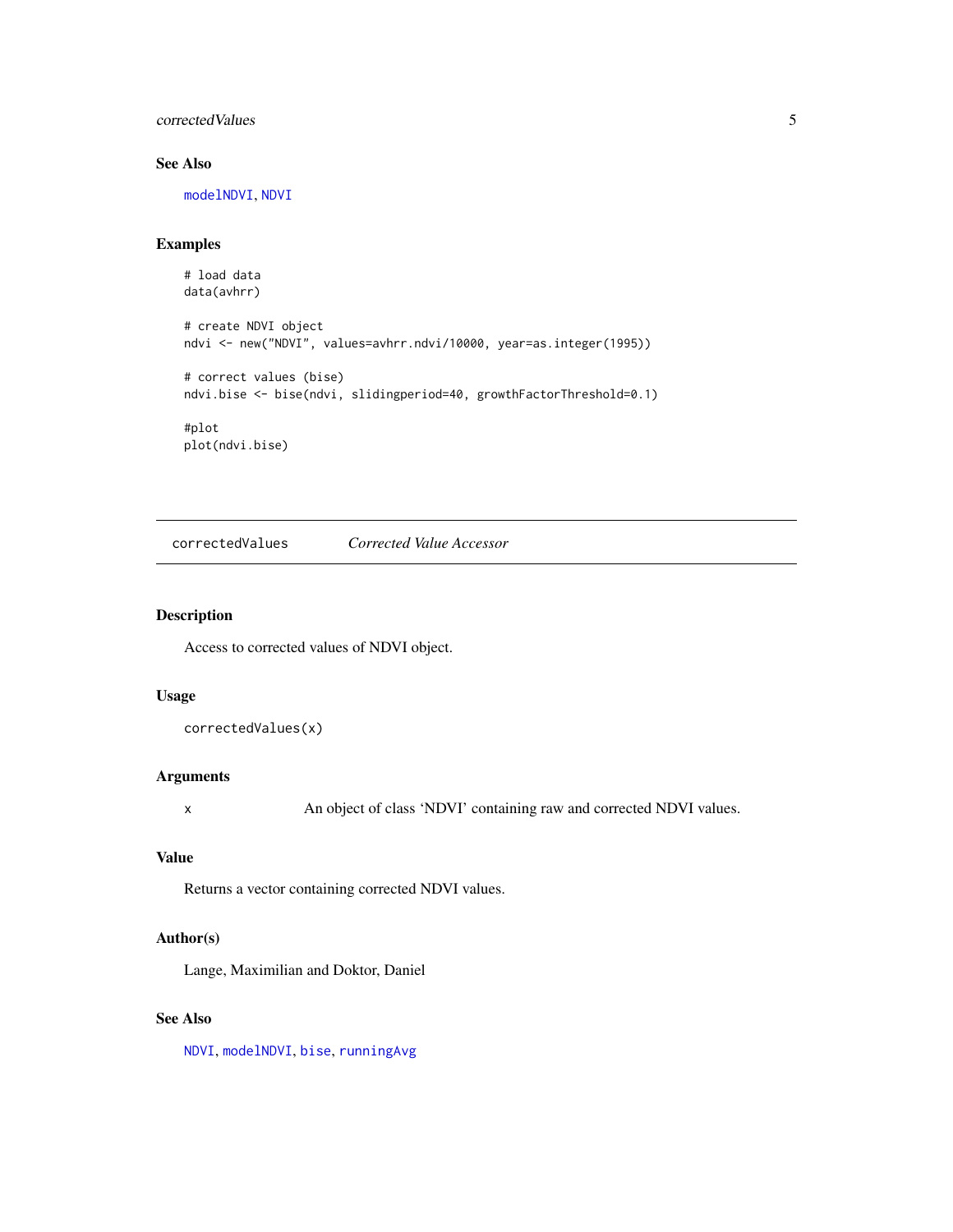#### <span id="page-5-0"></span> $\frac{6}{2}$  date2doy

# Examples

```
# load data
data(avhrr)
# create NDVI object, correct and model values
ndvi.list <- modelNDVI(ndvi.values=avhrr.ndvi/10000, year.int=1995,
correction="bise", method="LinIP", MARGIN=2,
doParallel=FALSE, slidingperiod=40)
ndvi <- ndvi.list[[1]]
#get modelled values
biseValues <- correctedValues(ndvi)
```
#### date2doy *Date to Julian Day Converter*

# Description

Converts a date into a Julian day

#### Usage

date2doy(date)

# Arguments

date Date YYMMDD as integer

# Value

The Julian Day (day of year) of the date

# Author(s)

Daniel Doktor, Maximilian Lange

# Examples

```
date <- 891208
doy <- 0
doy <- date2doy(date)
doy
```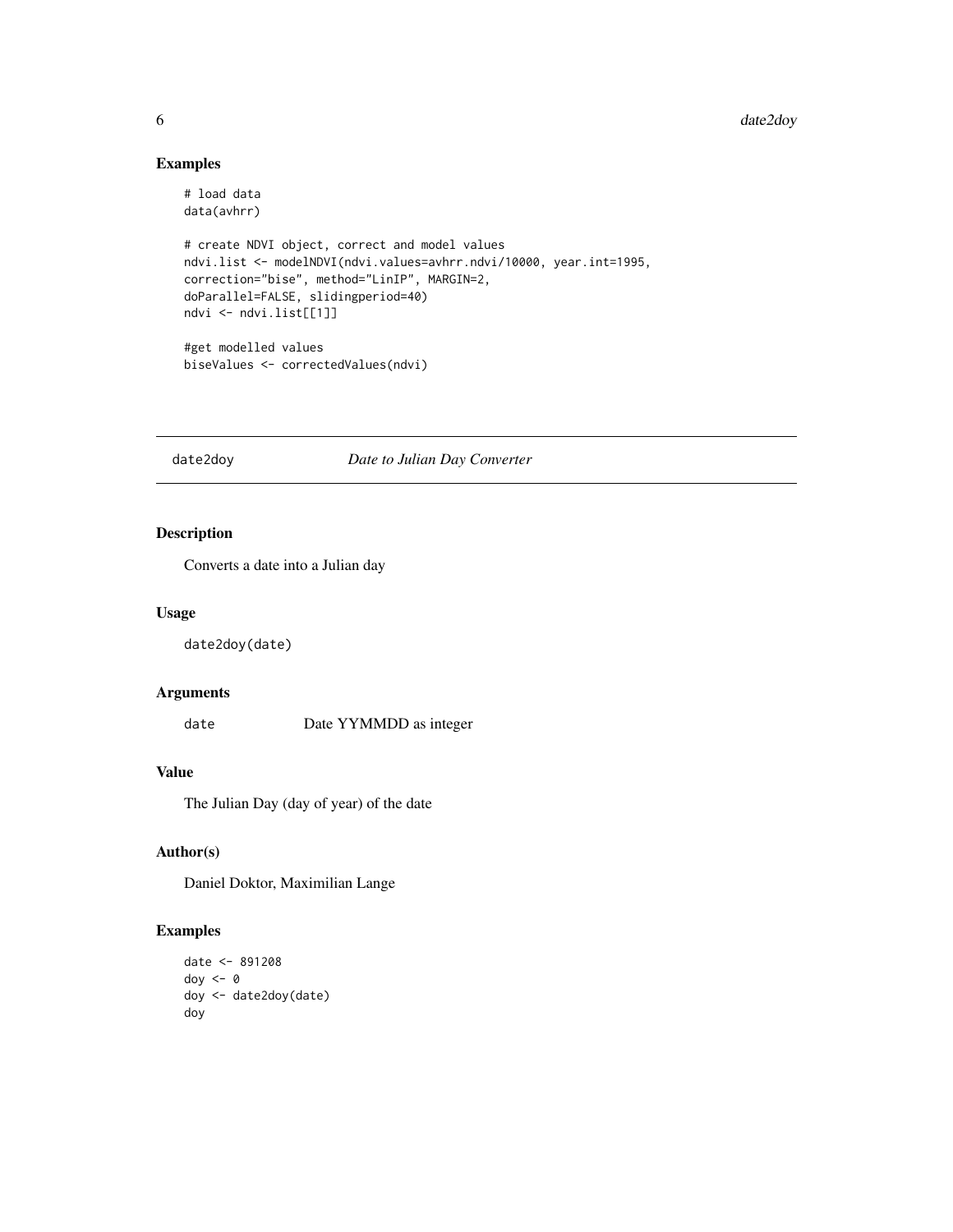<span id="page-6-1"></span><span id="page-6-0"></span>detectSeasons *Season Detection*

# Description

Detects seasons in timeseries.

# Usage

```
detectSeasons(x, minValRange, ...)
```
# Arguments

| X           | An object of class 'NDVI' containing raw NDVI values.                        |
|-------------|------------------------------------------------------------------------------|
| minValRange | Range in which to search for lowest bise value around detected season start. |
| $\cdots$    | Optional parameters passed to internal bise call.                            |

# Value

An object of class 'NDVI', containing "seasons".

#### Author(s)

Daniel Doktor, Maximilian Lange

#### See Also

[NDVI](#page-15-1), [seasons](#page-23-1), [bise](#page-3-1)

# Examples

```
# load data
data(avhrr)
```

```
# generate ndvi object
ndvi <- new("NDVI", values=rep(avhrr.ndvi/10000,5), year=NA)
```
# extract seasons ndvi <- detectSeasons(ndvi) seasons(ndvi)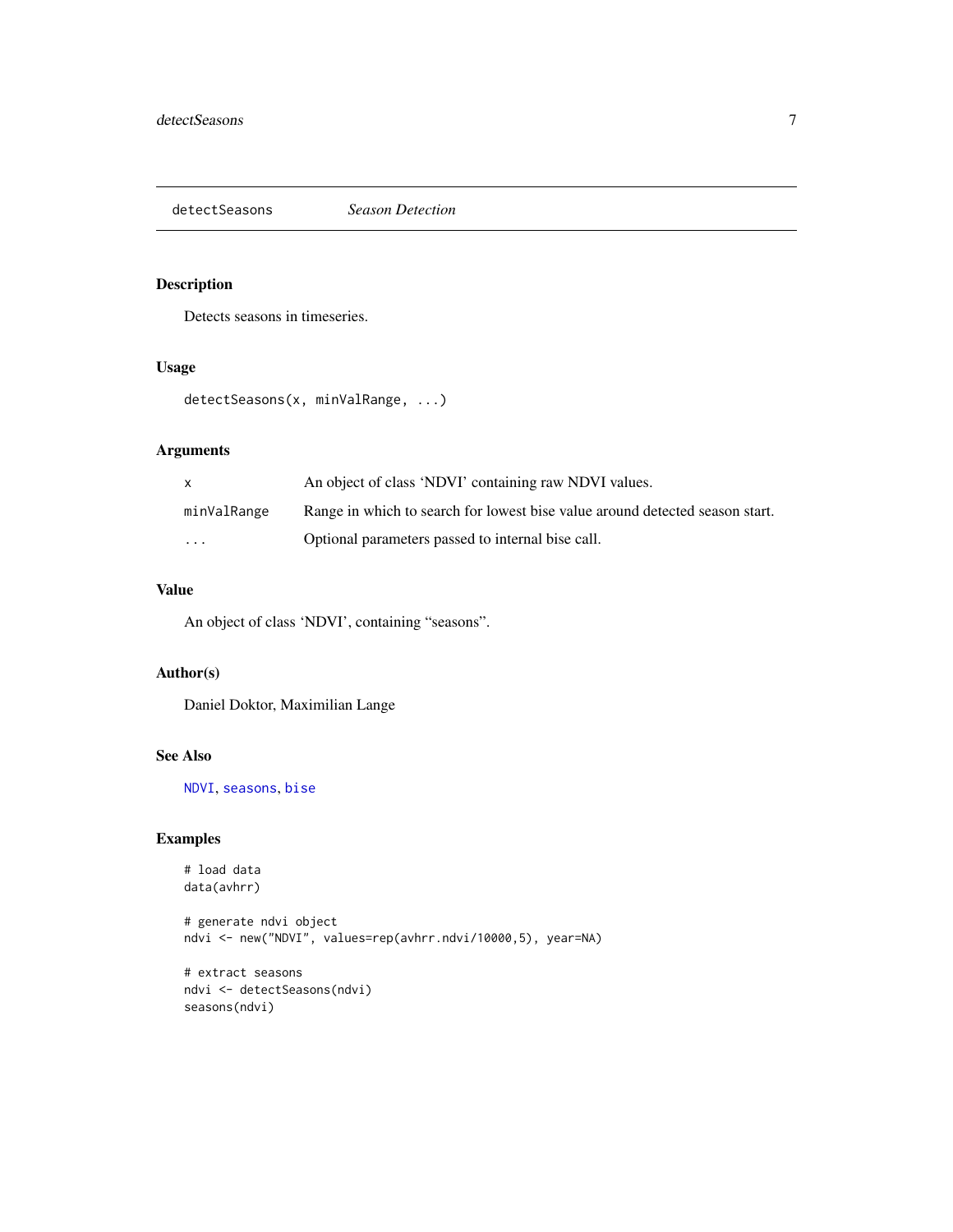<span id="page-7-0"></span>integrateTimeserie *Integration of timeserie*

# Description

Extracts the integral of the vegetation index between start and end date.

#### Usage

integrateTimeserie(x, start, end, n)

# Arguments

| x     | An object of class 'NDVI' containing modelled NDVI values.                                                                                                                                                                   |
|-------|------------------------------------------------------------------------------------------------------------------------------------------------------------------------------------------------------------------------------|
| start | A list containing the starting date(s) for integration as 'mean' and its standard<br>deviation(s) as 'sd'. Use a list with multiple entries (as vector) for 'mean' and<br>'sd' if the NDVI object contains multiple seasons. |
| end   | A list containing the end date(s) for integration as 'mean' and its standard devi-<br>ation(s) as 'sd'. Use a list with multiple entries (as vector) for 'mean' and 'sd'<br>if the NDVI object contains multiple seasons.    |
| n     | The number 'n' of normal distributed values to create around start and end date.                                                                                                                                             |
|       |                                                                                                                                                                                                                              |

#### Value

A list containing the integral(s) as 'mean' and a standard devation(s) 'sd'.

#### Author(s)

Daniel Doktor, Maximilian Lange

#### See Also

[NDVI](#page-15-1), [integrate](#page-0-0)

#### Examples

```
# load data
data(avhrr)
```

```
# create NDVI object, correct and model NDVI values
ndvi <- modelNDVI(ndvi.values=avhrr.ndvi/10000, year.int=1995,
correction="bise", method="LinIP", MARGIN=2,
doParallel=FALSE, slidingperiod=40)[[1]]
```

```
# extract greenup DOY
greenup <- phenoPhase(ndvi, phase="greenup", method="local", threshold=0.55, n=1000)
senesc <- phenoPhase(ndvi, phase="senescence", method="local", threshold=0.55, n=1000)
```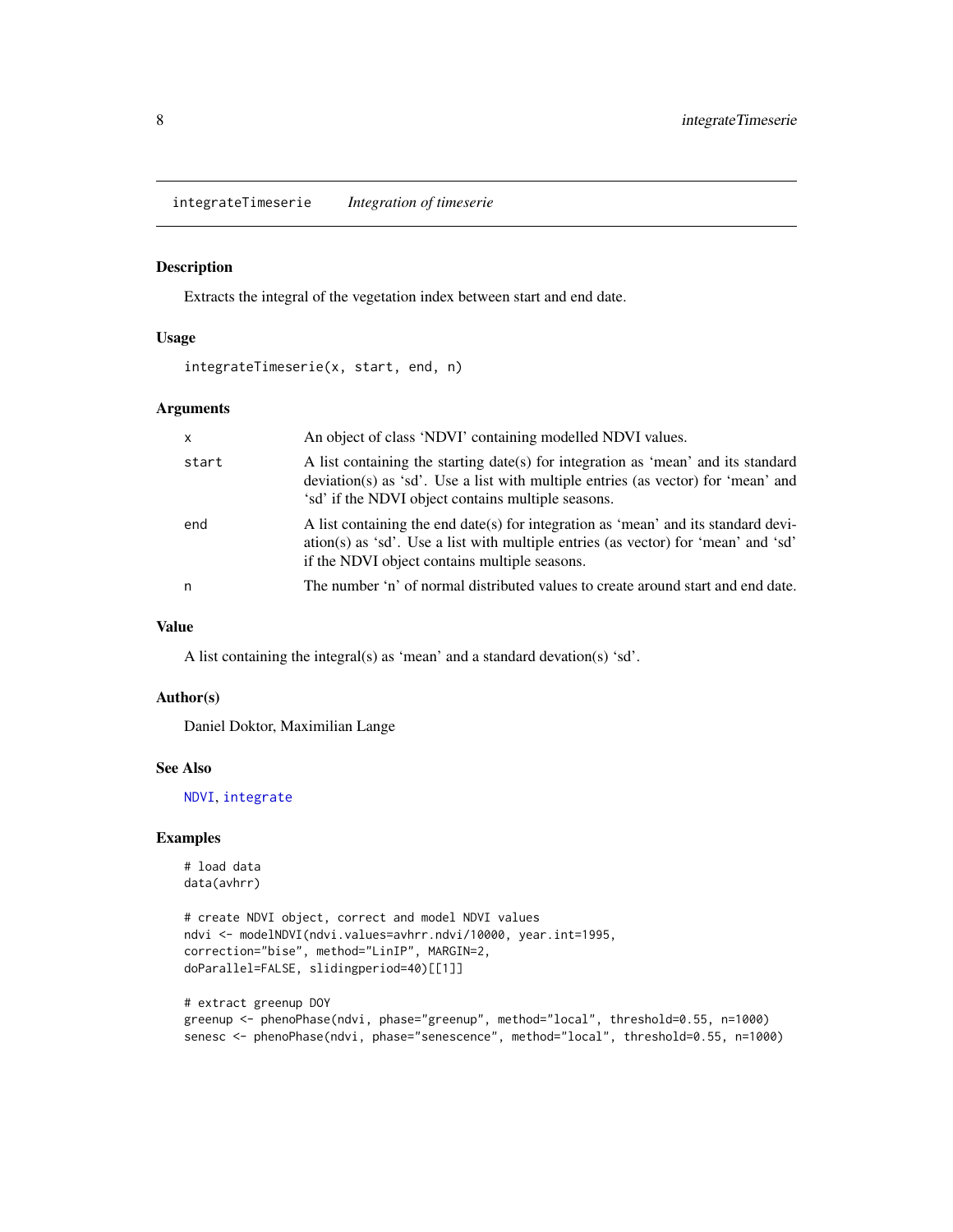#### <span id="page-8-0"></span>leapYears 9

```
# extract green season integrated vegetation index
gsivi <- integrateTimeserie(ndvi, start=greenup, end=senesc, n=1000)
```
leapYears *Leap Year Check*

# Description

Checks whether the given years are leap years.

# Usage

leapYears(year)

#### Arguments

year A vector of years as integer values.

#### Value

A vector of boolean values determining whether the given years are leap years.

#### Author(s)

Daniel Doktor, Maximilian Lange

#### Examples

```
year <- c(1995, 2000, 2005, 2010)
leaps <- leapYears(year)
leaps
```
modelledValues *Modelled Value Accessor*

#### Description

Access to modelled values of NDVI object.

# Usage

```
modelledValues(x)
```
#### Arguments

x An object of class 'NDVI' containing raw and modelled NDVI values.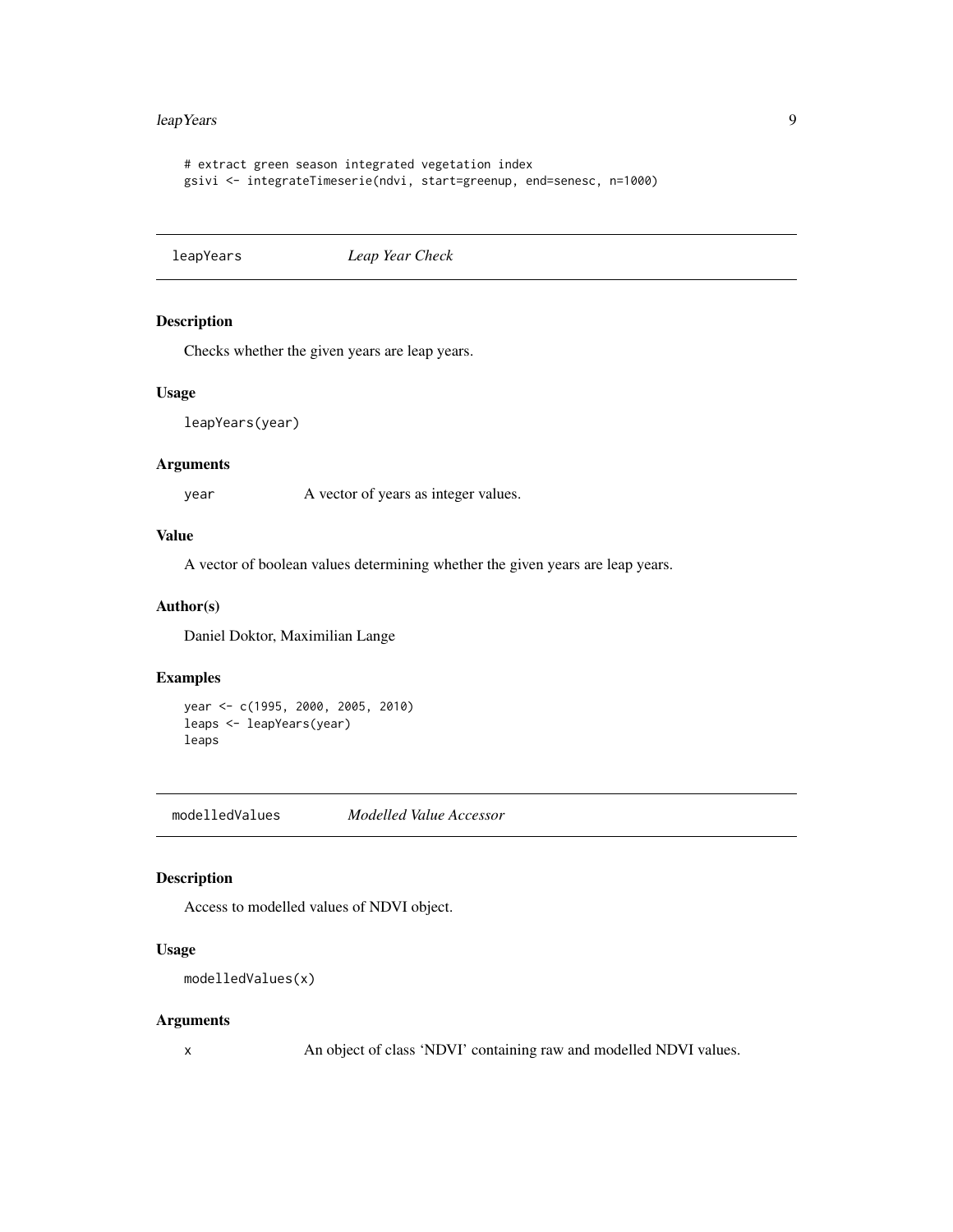<span id="page-9-0"></span>Returns a vector containing modelled NDVI values.

#### Author(s)

Lange, Maximilian and Doktor, Daniel

#### See Also

[NDVI](#page-15-1), [modelNDVI](#page-9-1), [modelValues](#page-12-1)

#### Examples

```
# load data
data(avhrr)
# create NDVI object, correct and model values
ndvi.list <- modelNDVI(ndvi.values=avhrr.ndvi/10000, year.int=1995,
correction="bise", method="LinIP", MARGIN=2,
doParallel=FALSE, slidingperiod=40)
ndvi <- ndvi.list[[1]]
#get modelled values
model <- modelledValues(ndvi)
```
<span id="page-9-1"></span>modelNDVI *Main function for NDVI correction and modelling*

# Description

Fits a suite of functions/models to raw NDVI or selected NDVI observations (after BISE).

#### Usage

```
modelNDVI(ndvi.values, year.int, multipleSeasons=FALSE, correction="bise",
method="LinIP", MARGIN=2, doParallel=FALSE, silent=TRUE, ...)
```
# Arguments

| ndvi.values     | A vector or matrix containing NDVI observations with values in the interval<br>$(-1.1)$ . |
|-----------------|-------------------------------------------------------------------------------------------|
| vear.int        | Observation year                                                                          |
| multipleSeasons |                                                                                           |
|                 | Determines wether a season detection should be performed or not. Setting 'mul-            |
|                 | tipleSeasons' to TRUE forces following algorithms modelling NDVI and ex-                  |

tracting phenological phases to be performed once per detected season.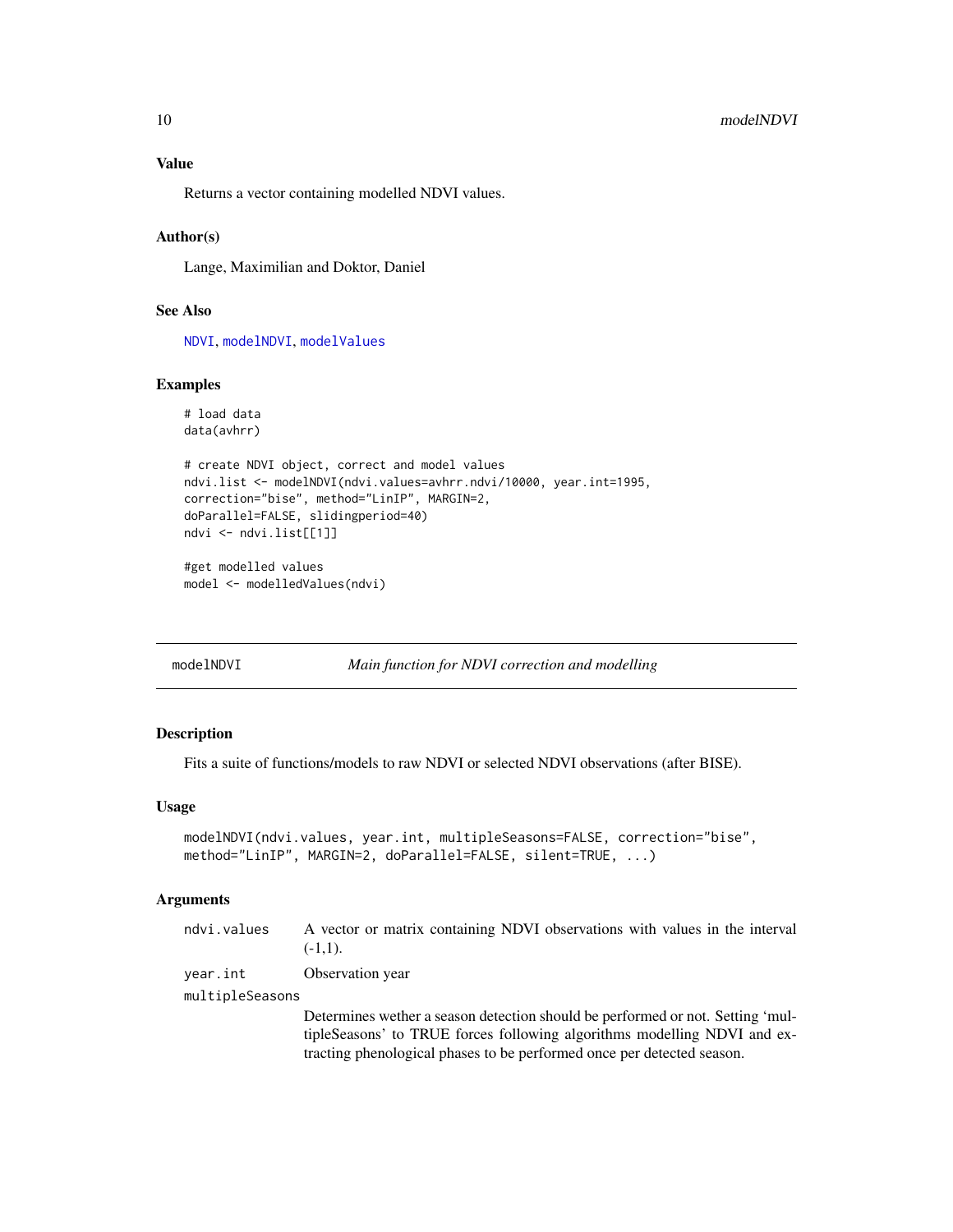<span id="page-10-0"></span>correction A character string determining which method will be used for correction of NDVI values. Should be either:

"none": no correction will be performed.

"ravg": Smoothing with running average. Default window size is 7 and can be modified by parameter 'window.ravg'. See also [runningAvg](#page-22-1).

"bise": Best index slope extraction after *Viovy et. al* (1992). Second interpretation of bise algorithm. Can be modified with parameter 'slidingperiod'. Default to 40, optimised for the area of Central Europe. This might has to be modified when vegetation dynamics of other climates/habitats are analysed. An maximum increase threshold is defined via parameter 'growthFactorThreshold' with default to 0.1 (10 percent increase per day allowed). The timeserie is cycled via parameter 'cycleValues', which is a boolean value determining whether the end of the ndvi timeserie is combined with its beginning or not (default value is true). If false, gaps or low ndvi values at the beginning of timeserie influence the result.

method Determines which model will be fitted to the corrected NDVI-timeserie (if the corrected timeserie is not available, the raw one out of 'values' will be used).

> "LinIP": A linear interpolation is performed. For interpolation, the end of timeserie is connected to the beginning (e.g. after day 365 follows day 1). Applied in *Badeck et. al* (2004) and *Doktor et. al* (2009).

> "Spline": A spline interpolation is performed. For interpolation, the end of timeserie is connected to the beginning (e.g. after day 365 follows day 1).

> "DSig": Fits a double sigmoidal function to NDVI values (according to Zhang) et. al (2003)).

> "DSigC": Fits another double sigmoidal function (own C implementation) to NDVI values.

> "DLogistic": Fits a double logistic function after *Fischer, Alberte* (1994) to NDVI values.

> "Gauss": Fits a symmetric or asymmetric (determined by boolean parameter 'asym') gaussian function to NDVI values (own C implementation after *Press, W.H.* (1992)).

> "GaussMix": Fits a mixture of gaussian functions to NDVI values (own C implementation after *Press, W.H.* (1992)). The number of components is determined by parameter 'components'. If multiple components are given, the algorithm checks which number performs best.

> "Growth": Fits a plant growth model after *Richter et. al* (1991) to NDVI values.

"FFT": Smoothes the corrected or raw NDVI values with fast fourier transformation (implemented in R). The smoothing intensity can be controlled with parameter 'filter.threshold' with default to 3.

"SavGol": Smoothes the corrected or raw NDVI values with a Savitzky-Golay filter (own C implementation after *Press, W.H.* (1992)). The smoothing algorithm can be modified with parameters 'window.sav' (window size of filter, default to 7), 'degree' (degree of fitting polynomial, default to 2) and 'smoothing' (repetition quantity, default to 10).

MARGIN  $\Delta$  vector giving the subscripts which the function will be applied over. E.g., for a matrix '1' indicates rows, '2' indicates columns, 'c(1, 2)' indicates rows and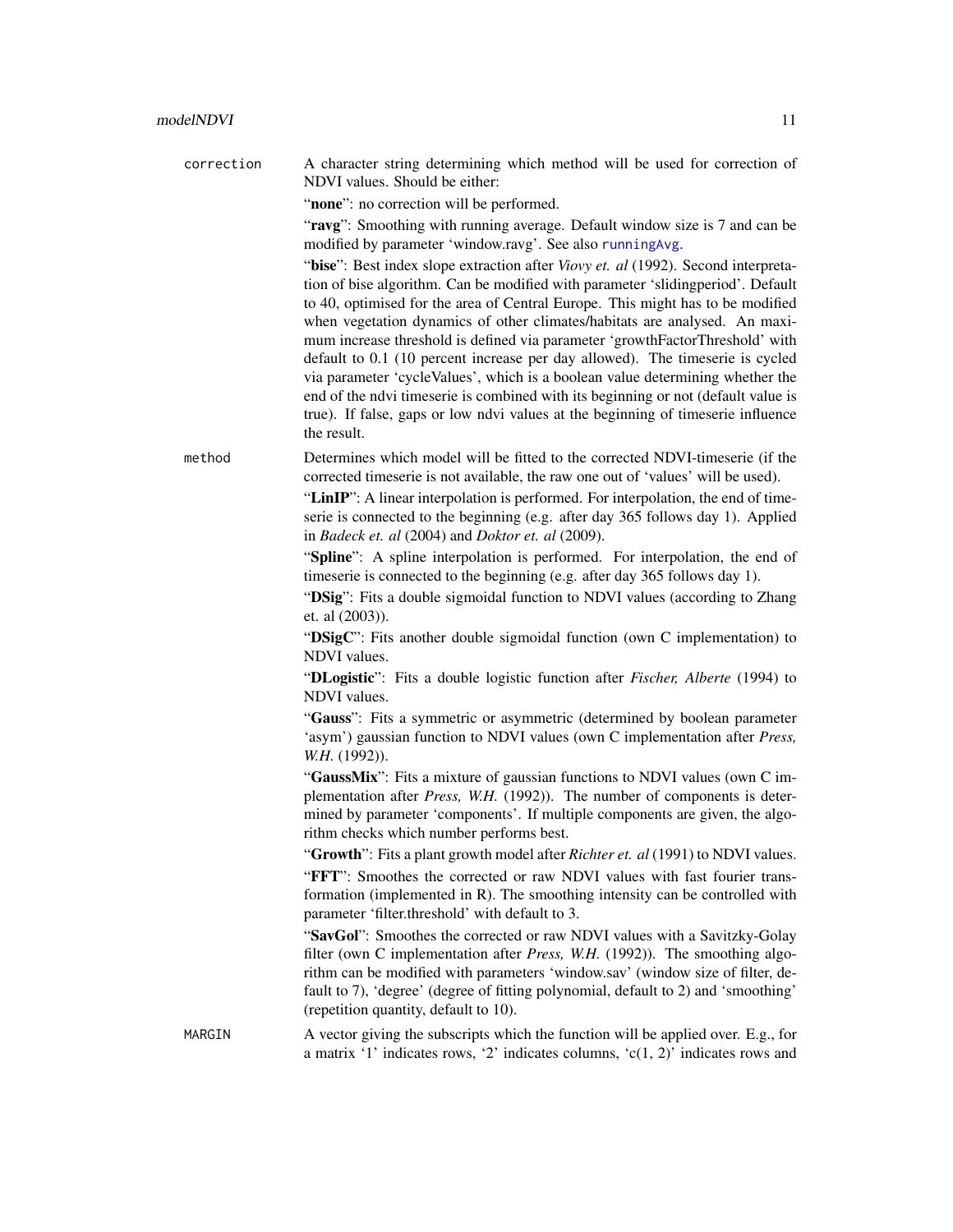<span id="page-11-0"></span>

|            | columns. Where 'X' has named dimnames, it can be a character vector selecting<br>dimension names.                                                                                                                                                                                             |
|------------|-----------------------------------------------------------------------------------------------------------------------------------------------------------------------------------------------------------------------------------------------------------------------------------------------|
|            | Should be '2' if 'ndvi.values' is a vector instead of a matrix/array.                                                                                                                                                                                                                         |
| doParallel | This method uses 'foreach'. If a parallel backend is registered, setting 'do.parallel'<br>to 'TRUE' enables parallel processing.                                                                                                                                                              |
| silent     | A boolean flag determining whether debug information is shown.                                                                                                                                                                                                                                |
| $\ddots$   | Other parameters passed to correction or modelling function. These are: 'slid-<br>ingperiod' for correction "bise", 'window.ravg' for correction "ravg", 'asym' for<br>method "Gauss", 'filter.threshold' for method "FFT" and 'degree', 'window.sav'<br>and 'smoothing' for method "SavGol". |

#### Value

Returns an object of type 'NDVI' containing raw data, corrected NDVI values and modelled NDVI values.

#### Author(s)

Lange, Maximilian and Doktor, Daniel

#### References

Badeck, F.W., Bondeau, A., Boettcher, K., Doktor, D., Lucht, W., Schaber, J. and Sitch, S. (2004). Responses of spring phenology to climate change. *New Phytologist*, 162, 295-309.

Doktor, D., Bondeau, A., Koslowski, D. and Badeck, F.W. (2009). Influence of heterogeneous landscapes on computed green-up dates based on daily AVHRR NDVI observations. *Remote Sensing of Environment*, 113, 2618-2632

Fischer, Alberte (1994). A Model for the Seasonal Variations of Vegetation Indices in Coarse Resolution Data and Its Inversion to Extract Crop Parameters. *Remote Sensing of Environment*, 48, 220-230.

Press, W.H. (1992). Numerical recipes in C: The Art of Scientific Computing, vol. 1. Cambridge University Press, Cambridge, 2nd edn.

Richter, O., Spickermann, U. and Lenz, F. (1991). A new model for plant-growth. *Gartenbauwissenschaft*, 56, 99-106.

Viovy, N., Arino, O. and Belward, A.S. (1992). The Best Index Slope Extraction (BISE) - a method for reducing noise in NDVI time-series. *International Journal of Remote Sensing*, 13, 1585-1590.

Zhang, X.Y., Friedl, M.A., Schaaf, C.B., Strahler, A.H., Hodges, J.C.F., Gao, F., Reed, B.C. and Huete, A. (2003). Monitoring vegetation phenology using MODIS. *Remote Sensing of Environment*, 84, 471-475.

# See Also

[bise](#page-3-1), [runningAvg](#page-22-1),[detectSeasons](#page-6-1), [NDVI](#page-15-1), [phenoPhase](#page-20-1)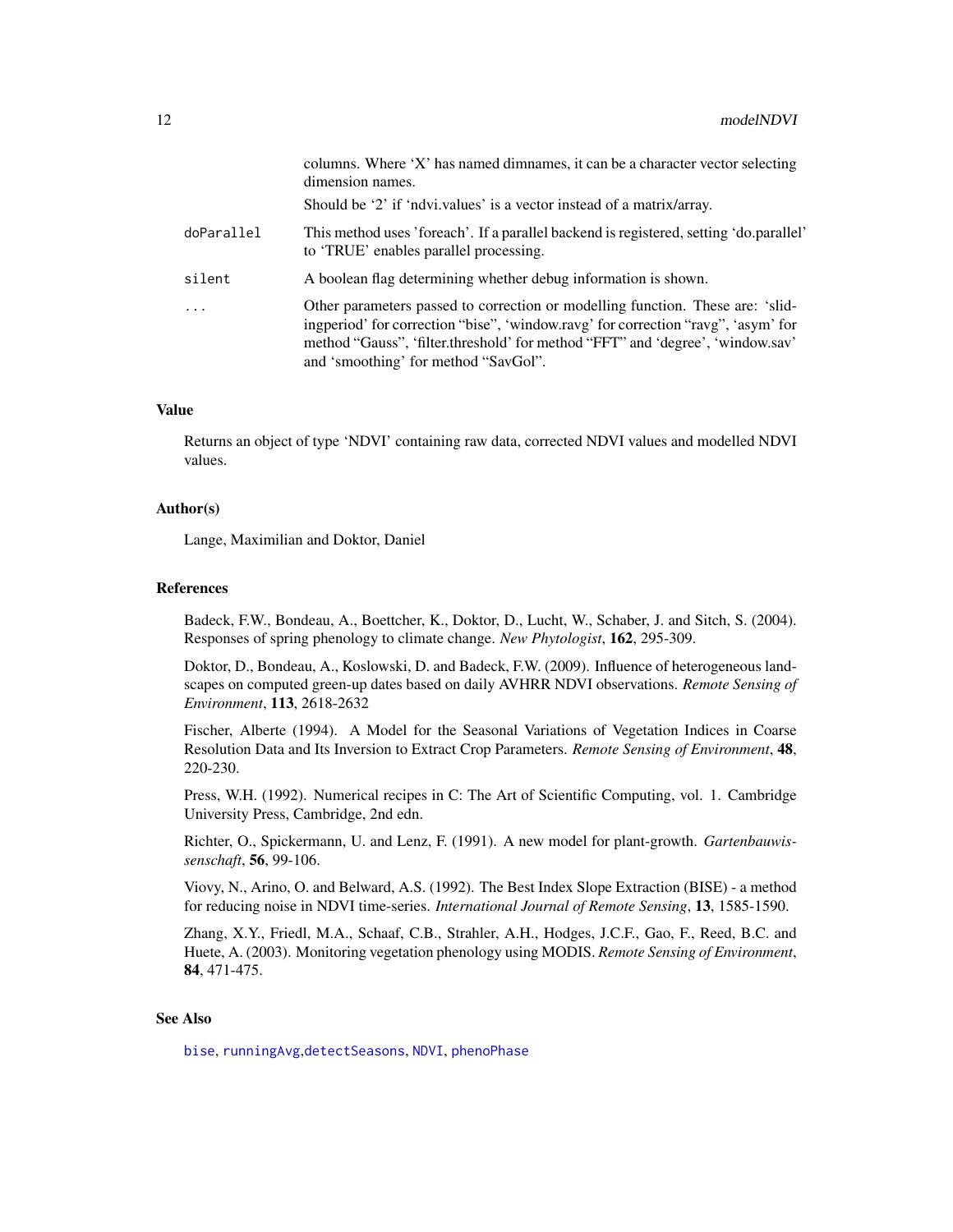# <span id="page-12-0"></span>modelValues 13

# Examples

```
data(avhrr)
data(modis)
# create NDVI object, correct and model values
ndvi.list1 <- modelNDVI(ndvi.values=cbind(avhrr.ndvi/10000, modis.ndvi/10000),
year.int=1995, multipleSeasons=FALSE, correction="bise",
method="LinIP", MARGIN=2, doParallel=FALSE, slidingperiod=40)
ndvi.list2 <- modelNDVI(ndvi.values=cbind(avhrr.ndvi/10000, modis.ndvi/10000),
year.int=1995, multipleSeasons=FALSE, correction="ravg",
method="FFT", MARGIN=2, doParallel=FALSE, filter.threshold=7)
# plot Values
for (ndvi.ob in ndvi.list1){ plot(ndvi.ob) }
for (ndvi.ob in ndvi.list2){ plot(ndvi.ob) }
```
<span id="page-12-1"></span>modelValues *NDVI modelling*

# Description

Models NDVI values.

#### Usage

```
modelValues(x, method, ...)
```
# Arguments

| x      | An object of class 'NDVI' containing raw and/or corrected NDVI values.                                                                                                                                                                       |
|--------|----------------------------------------------------------------------------------------------------------------------------------------------------------------------------------------------------------------------------------------------|
| method | Determines which model will be fitted to the corrected NDVI-timeserie (if the<br>corrected timeserie is not available, the raw one out of 'values' will be used).                                                                            |
|        | "LinIP": A linear interpolation is performed. For interpolation, the end of time-<br>serie is connected to the beginning (e.g. after day 365 follows day 1). Applied<br>in <i>Badeck et. al</i> $(2004)$ and <i>Doktor et. al</i> $(2009)$ . |
|        | "Spline": A spline interpolation is performed. For interpolation, the end of<br>timeserie is connected to the beginning (e.g. after day 365 follows day 1).                                                                                  |
|        | "DSig": Fits a double sigmoidal function to NDVI values (according to Zhang<br><i>et. al</i> (2003)).                                                                                                                                        |
|        | "DSigC": Fits another double sigmoidal function (own C implementation) to<br>NDVI values.                                                                                                                                                    |
|        | "DLogistic": Fits a double logistic function after <i>Fischer</i> , <i>Alberte</i> (1994) to<br>NDVI values.                                                                                                                                 |
|        | "Gauss": Fits a symmetric or asymmetric (determined by boolean parameter<br>'asym') gaussian function (own C implementation after <i>Press</i> , W.H. (1992)) to<br>NDVI values.                                                             |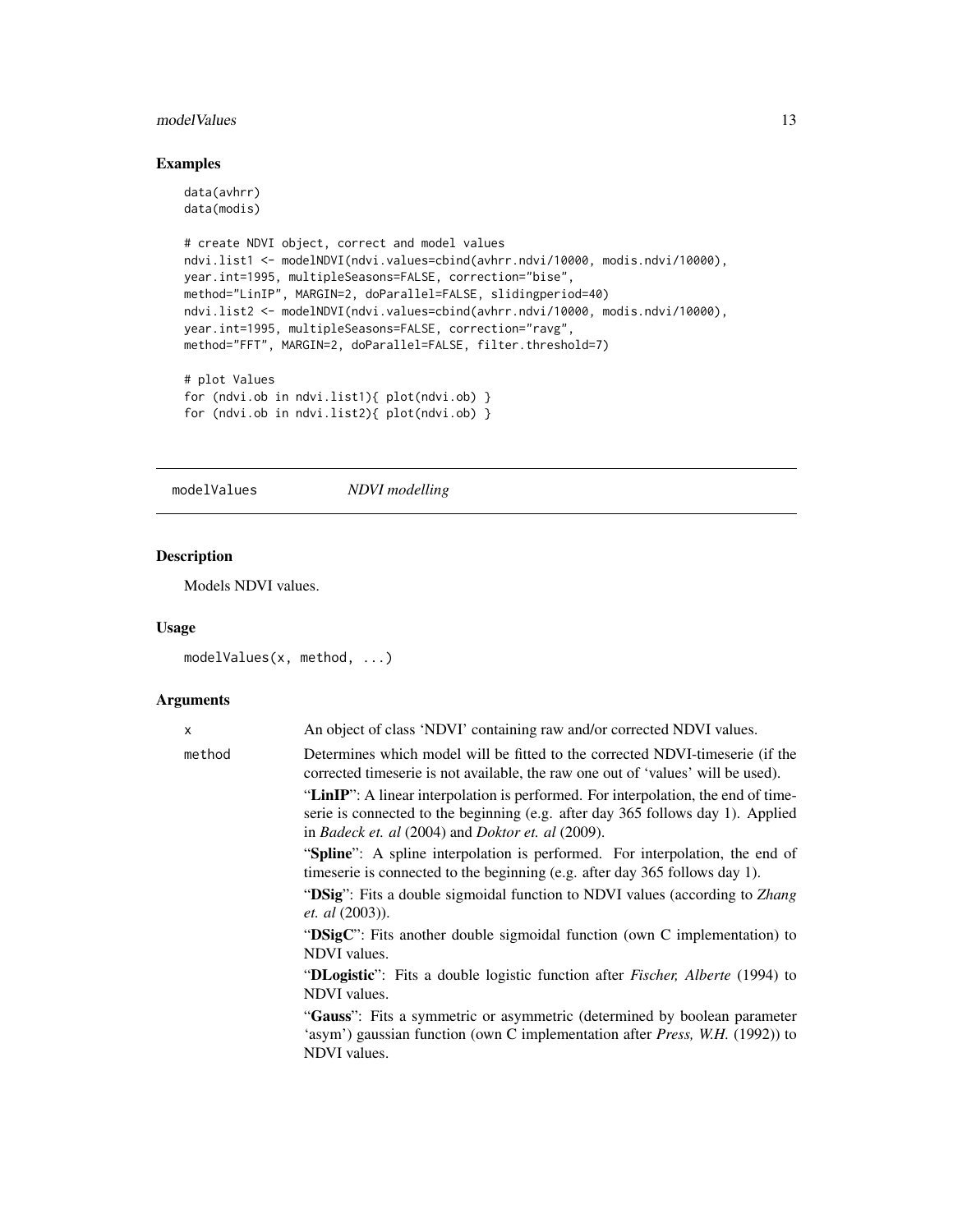<span id="page-13-0"></span>"Growth": Fits a growth model after *Richter et. al* (1991) to NDVI values.

"FFT": Smoothes the corrected or raw NDVI values with fast fourier transfusion (implemented in R). The smoothing intensity can be controlled with parameter 'filter.threshold' with default to 3.

"SavGol": Smoothes the corrected or raw NDVI values with a Savitzky-Golay filter (own C implementation after *Press, W.H.* (1992)). The smoothing algorithm can be modified with parameters 'window' (window size of filter, default to 7), 'degree' (degree of fitting polynomial, default to 2) and 'smoothing' (repetition quantity, default to 10).

... Other parameters passed to modelling function. 'asym' for method "Gauss", 'filter.threshold' for method "FFT" and 'degree', 'window' and 'smoothing' for method "SavGol".

# Details

Returns an object of type 'NDVI' containing raw data and/or corrected NDVI values and modelled NDVI values.

#### Author(s)

Lange, Maximilian and Doktor, Daniel

# References

Badeck, F.W., Bondeau, A., Boettcher, K., Doktor, D., Lucht, W., Schaber, J. and Sitch, S. (2004). Responses of spring phenology to climate change. *New Phytologist*, 162, 295-309.

Doktor, D., Bondeau, A., Koslowski, D. and Badeck, F.W. (2009). Influence of heterogeneous landscapes on computed green-up dates based on daily AVHRR NDVI observations. *Remote Sensing of Environment*, 113, 2618-2632

Fischer, Alberte (1994). A Model for the Seasonal Variations of Vegetation Indices in Coarse Resolution Data and Its Inversion to Extract Crop Parameters. *Remote Sensing of Environment*, 48, 220-230.

Press, W.H. (1992). Numerical recipes in C: The Art of Scientific Computing, vol. 1. Cambridge University Press, Cambridge, 2nd edn.

Richter, O., Spickermann, U. and Lenz, F. (1991). A new model for plant-growth. *Gartenbauwissenschaft*, 56, 99-106.

Viovy, N., Arino, O. and Belward, A.S. (1992). The Best Index Slope Extraction (BISE) - a method for reducing noise in NDVI time-series. *International Journal of Remote Sensing*, 13, 1585-1590.

Zhang, X.Y., Friedl, M.A., Schaaf, C.B., Strahler, A.H., Hodges, J.C.F., Gao, F., Reed, B.C. and Huete, A. (2003). Monitoring vegetation phenology using MODIS. *Remote Sensing of Environment*, 84, 471-475.

#### See Also

[NDVI](#page-15-1), [modelNDVI](#page-9-1)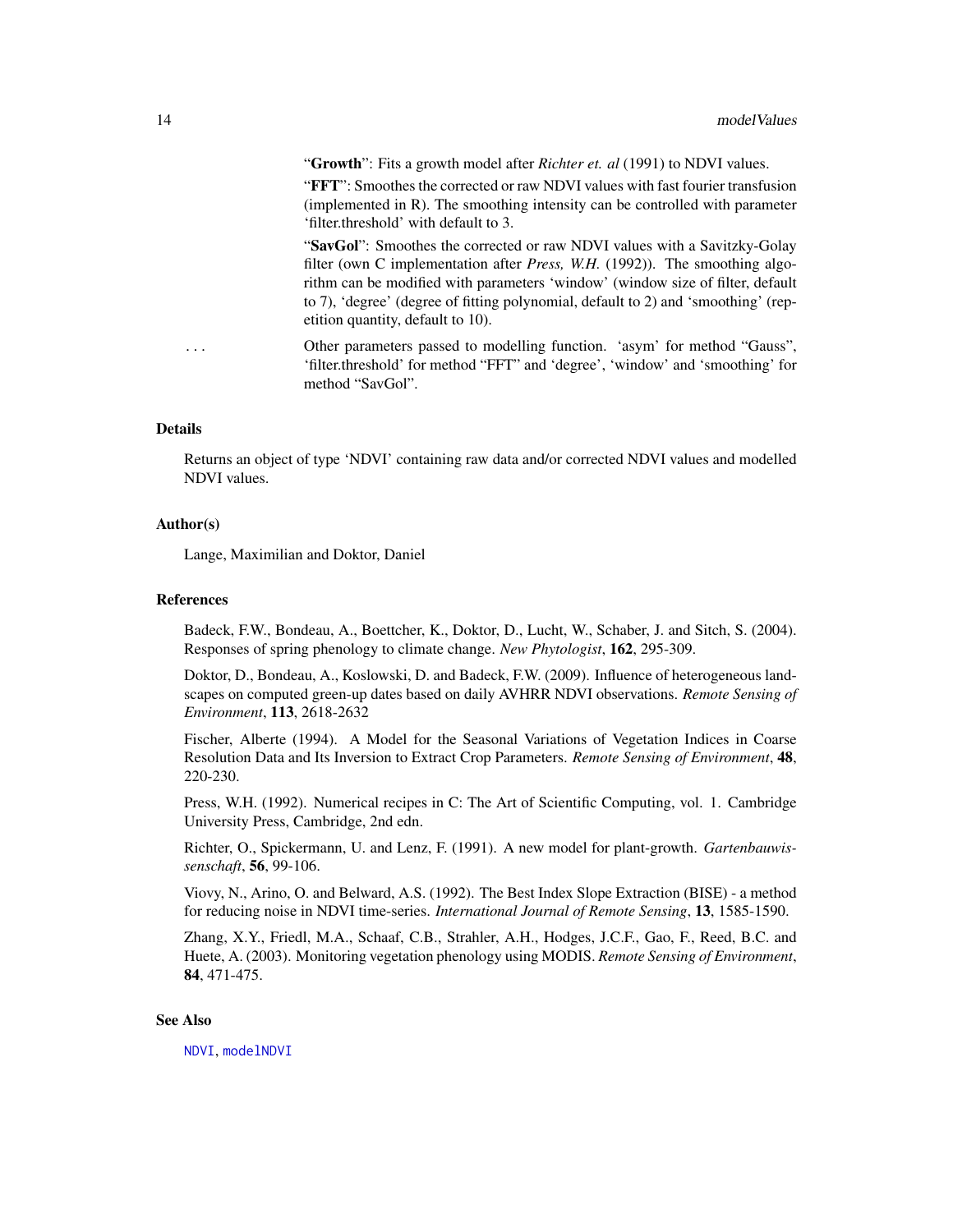#### <span id="page-14-0"></span>modis and the set of the set of the set of the set of the set of the set of the set of the set of the set of the set of the set of the set of the set of the set of the set of the set of the set of the set of the set of the

#### Examples

```
# load data
data(avhrr)
# create NDVI object
ndvi <- new("NDVI", values=avhrr.ndvi/10000, year=as.integer(1995))
# correct values (bise)
ndvi <- bise(ndvi, slidingperiod=40)
#model values
ndvi <- modelValues(ndvi, method="LinIP")
# plot
plot(ndvi)
```
modis *MODIS Daily Dataset*

#### Description

This data set gives an example of daily NDVI data from the MOD09 data sets.

#### Usage

modis

#### Format

A vector containing 365 NDVI values based on daily observations of surface reflectances obtained from satellite 'MODIS Terra' with a spatial resolution of 250m.

#### Source

MOD09GQ Data Set

#### References

Vermote, E. and Kotchenova, S. (2008): MOD09 (Surface Reflectance) User's Guide. MODIS Land Surface Reflectance Science Computing Facility, 1st Edition.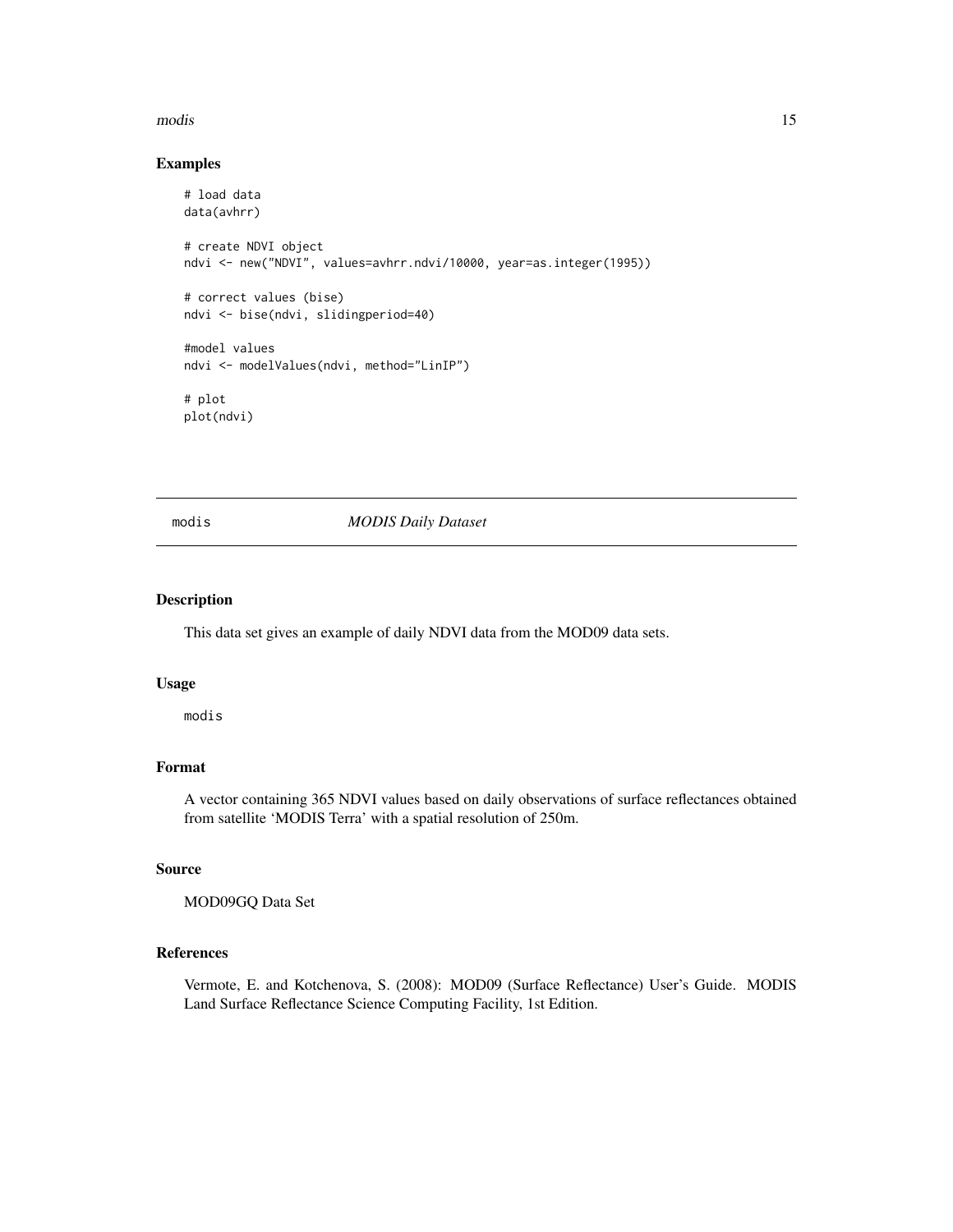<span id="page-15-0"></span>

# Description

This data set gives an example of composite NDVI data from the MOD13 data sets.

#### Usage

modiscomp

#### Format

A vector containing 365 NDVI values based on observations of surface reflectances with 250m spatial and 16 days temporal resoltion obtained from satellite 'MODIS Terra'.

#### Source

MOD13Q1 Data Set

#### References

Didan, K., Huete, A., Jacobson, A. and Solano1, R. (2010): MODIS Vegetation Indices (MOD13) C5 User's Guide. Terrestrial Biophysics and Remote Sensing Lab, The University of Arizona. 1st Edition.

<span id="page-15-1"></span>NDVI-class *Class* "NDVI"

#### **Description**

Class 'NDVI' provides functions to smooth NDVI (Normalized Difference Vegetation Index) timeseries obtained from satellite observations.

#### Objects from the Class

NDVI-Objects can be created by calls of the form modelNDVI(ndvi.values, ...). These objects contain the timeserie as given by 'ndvi.values', smoothed values due to the performed correction (see also [modelNDVI](#page-9-1), parameter 'correction') and modelled values due to the chosen method (see also [modelNDVI](#page-9-1), parameter 'method'). Furthermore, the year of the timeserie can be stored as integer value.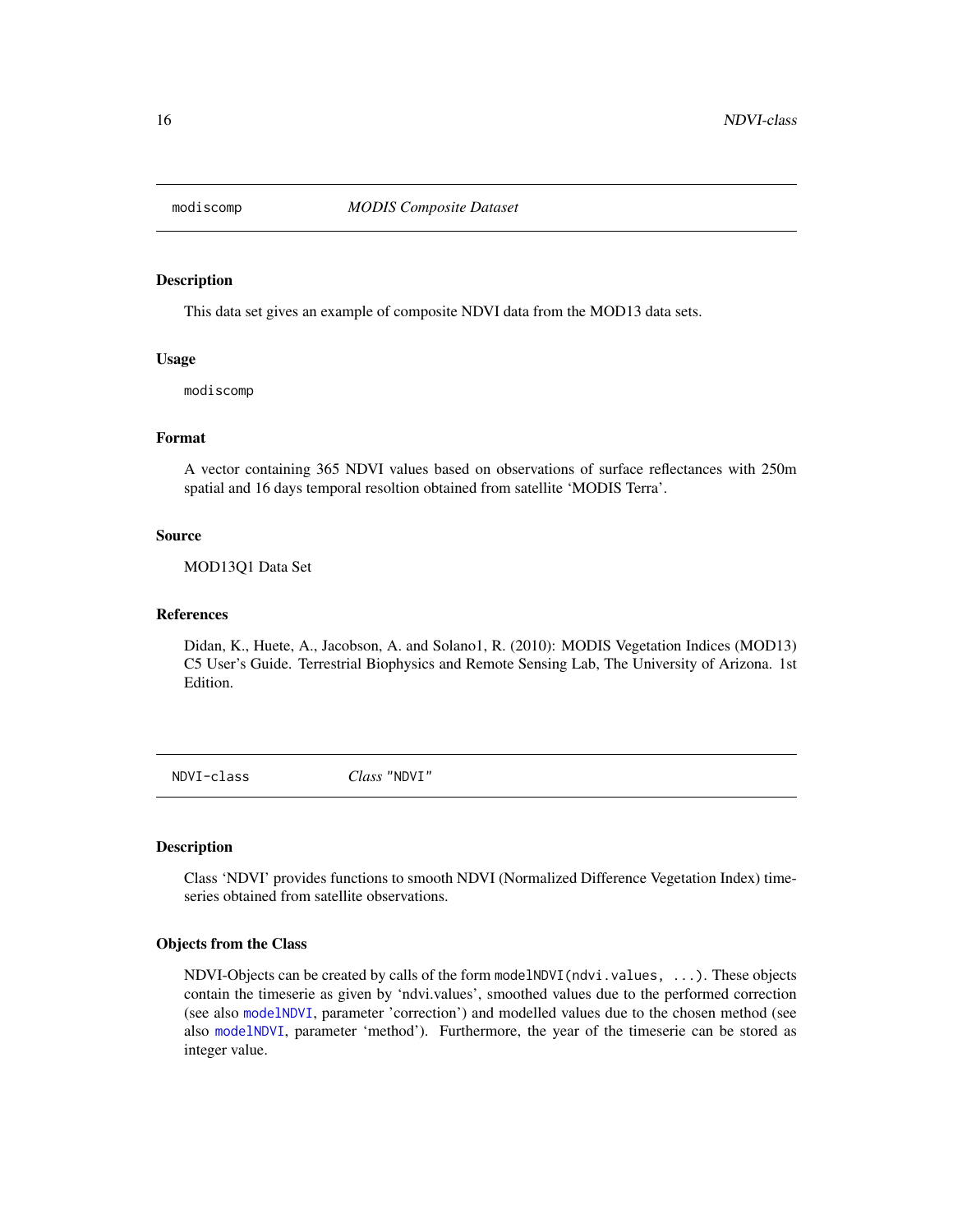#### NDVI-class 2008 and 2008 and 2008 and 2008 and 2008 and 2008 and 2008 and 2008 and 2008 and 2008 and 2008 and 2008 and 2008 and 2008 and 2008 and 2008 and 2008 and 2008 and 2008 and 2008 and 2008 and 2008 and 2008 and 2008

#### **Slots**

year: The year of the timeseries as integer value or 'NA'.

seasons: Season start positions of the timeseries.

- values: A vector of NDVI-values (between minus one and one as numeric) of length 365 or 366 (respective to length of the year).
- correctedValues: A vector of corrected NDVI-values. Is set after use of correction methods 'bise' or 'runningAvg'.
- modelledValues: A vector of corrected NDVI-values. Is set after use of method 'modelValues'.

### Methods

bise signature(x = "NDVI"): Best index slope extraction after *Viovy et. al* (1992). Second interpretation of algorithm.

This routine tries to restore the temporal NDVI profile, i.e. separate true observations from noise. The sliding period default of BISE-algorithm is 40 days, optimised for the area of Central Europe. This might has to be modified when vegetation dynamics of other climates/habitats are analysed. An maximum increase threshold is defined via parameter 'growthFactorThreshold' with default to 0.1 (10 percent increase per day allowed). The timeserie is cycled via parameter 'cycleValues', which is a boolean value determining whether the end of the ndvi timeserie is combined with its beginning or not (default value is true). If false, gaps or low ndvi values at the beginning of timeserie influence the result.

This method is used by function [modelNDVI](#page-9-1) if parameter correction is set to "bise".

**checkLength** signature( $x =$  "NDVI"): Checks the length of the timeserie respective to the length of the year (365 days or 366 for leap years).

 $correctedValues < - signature(x = "NDVI");$  Replacement method for slot correctedValues.

correctedValues signature( $x =$  "NDVI"): Acessor method for slot correctedValues.

**isLeapYear** signature( $x =$  "NDVI"): Checks whether the year of the NDVI-object is a leap year.

seasons<- signature( $x =$  "NDVI"): Replacement method for slot seasons.

seasons signature( $x =$  "NDVI"): Acessor method for slot seasons.

 $modelledValues < - signature(x = "NDVI")$ : Replacement method for slot modelledValues.

 $modelledValues$  signature(x = "NDVI"): Acessor method for slot modelledValues.

modelValues signature(x = "NDVI"): Fits a suite of functions/models to corrected NDVItimeserie (if the corrected timeserie is not available, the raw one out of 'values' will be used). Parameter 'method' determines the used model:

"LinIP": A linear interpolation is performed. For interpolation, the end of timeserie is connected to the beginning (e.g. after day 365 follows day 1). Applied in *Badeck et. al* (2004) and *Doktor et. al* (2009).

"Spline": A spline interpolation is performed. For interpolation, the end of timeserie is connected to the beginning (e.g. after day 365 follows day 1).

"DSig": Fits a double sigmoidal function to NDVI values (according to *Zhang et. al* (2003)).

"DSigC": Fits another double sigmoidal function (own C implementation) to NDVI values.

"DLogistic": Fits a double logistic function after *Fischer, Alberte* (1994) to NDVI values.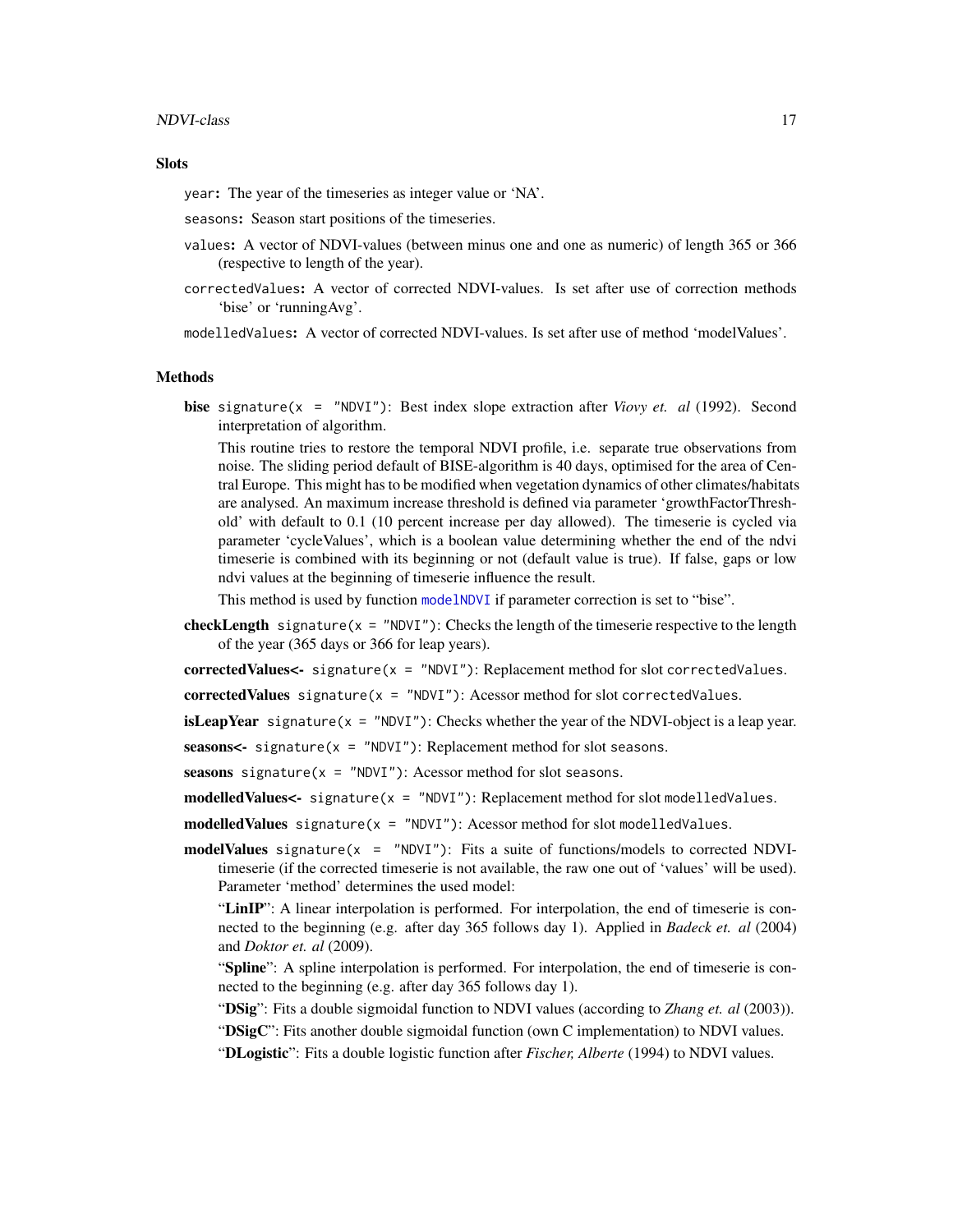<span id="page-17-0"></span>"Gauss": Fits a symmetric or asymmetric (determined by boolean parameter 'asym') gaussian function to NDVI values (own C implementation after *Press, W.H.* (1992)).

"GaussMix": Fits a mixture of gaussian functions to NDVI values (own C implementation after *Press, W.H.* (1992)). The number of components is determined by parameter 'components'. If multiple components are given, the algorithm checks which number performs best. "Growth": Fits a growth model after *Richter et. al* (1991) to NDVI values.

"FFT": Smoothes the corrected or raw NDVI values with fast fourier transfusion (implemented in R). The smoothing intensity can be controlled with parameter 'filter.threshold' with default to 3.

"SavGol": Smoothes the corrected or raw NDVI values with a Savitzky-Golay filter (own C implementation after *Press, W.H.* (1992)). The smoothing algorithm can be modified with parameters 'window.sav' (window size of filter, default to 7), 'degree' (degree of fitting polynomial, default to 2) and 'smoothing' (repetition quantity, default to 10).

This method is used by function [modelNDVI](#page-9-1) with modelling method respective to parameter 'method'.

**phenoPhase** signature( $x =$  "NDVI"): Extracts the start of phenological phases out of the modelled NDVI values. Parameter 'phase' determines which phase is extracted:

"max": Day of the year with highest NDVI value is returned.

"min": Day of the year with lowest NDVI value is returned.

"greenup": Day of the year at which greenup takes place is returned. This day refers to the point where the function of modelled NDVI values exceeds a certain threshold.

"senescence": Day of the year at which senescence takes place is returned. This day refers to the point where the function of modelled NDVI values exceeds a certain threshold.

Parameter 'method' determines whether a global or local threshold is used for greenup and senescence extraction:

With "global" threshold, the day of the year is returned, where NDVI values are first equal or higher as the value of 'threshold'. If the threshold is higher than the values of the timeseries, '-1' will be returned.

With "**local**" threshold, the day of the year is returned, for which NDVI values first reach the value of 'threshold' (interpreted as percentage) between lowest and highest NDVI value of timeserie. The lowest NDVI value is chosen depending on phase selected. For "greenup", the lowest value before day of maximum NDVI value is used. For "senescence", the lowest value after day of maximum NDVI value is used.

The 'threshold' for local or global greenup/senescence-extraction method should have numerical value between '0' and '1'. Global thresholds refer to a fix NDVI value independent of actual NDVI magnitudes. Local thresholds are based on (max - min) \* e.g. 0.55. Hence, the respective NDVI value will vary dependent on e.g. land-cover.

- **plot** signature( $x = "NDVI"$ ): Plots raw data as black dots (slot 'values'), corrected values as red dots (slot 'correctedValues') and modelled values as blue line (slot 'modelledValues').
- **runningAvg** signature( $x =$  "NDVI"): This routine performes an averaging with a running window on NDVI values. Default window size is 7 and can be modified by parameter 'window'. This method is used by function [modelNDVI](#page-9-1) if parameter correction is set to "ravg". See also [runningAvg](#page-22-1).

values $\leq$ - signature(x = "NDVI"): Replacement method for slot values.

values signature( $x =$  "NDVI"): Acessor method for slot values.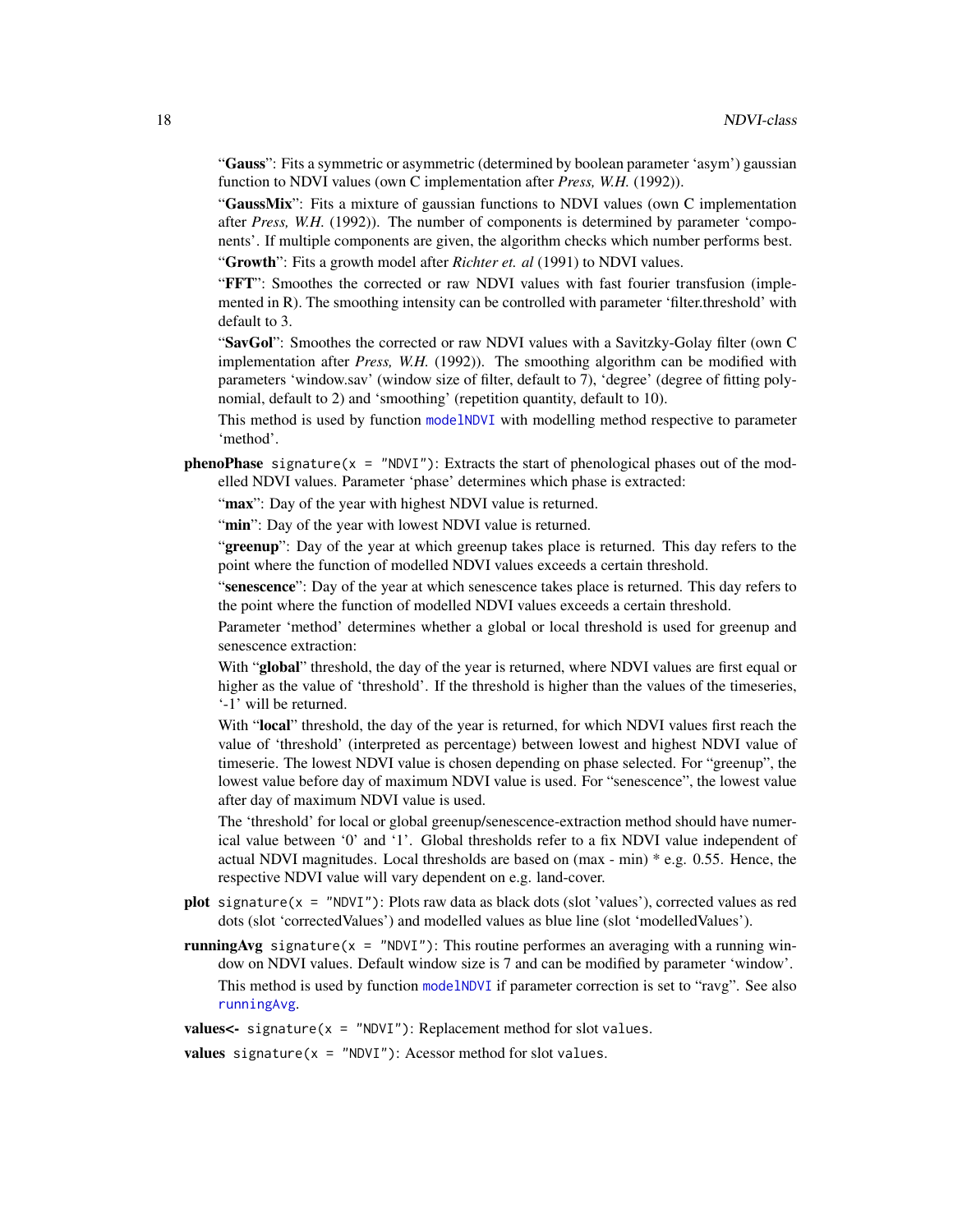#### <span id="page-18-0"></span>NDVI-class 2012 19

**year<-** signature( $x =$  "NDVI"): Replacement method for slot year.

- **year** signature( $x =$  "NDVI"): Acessor method for slot year.
- **rsquare** signature( $x = "NDVI"$ ): Calculates the squared Pearson correlation coefficient out of corrected (if the corrected timeserie is not available, the raw one out of 'values' will be used) and modelled timeserie.
- **integrateTimeserie** signature( $x = "NDVI"$ ): Calculates the integral of the timeserie between the bounds 'start' and 'end'.

#### Author(s)

Lange, Maximilian and Doktor, Daniel

# References

Badeck, F.W., Bondeau, A., Boettcher, K., Doktor, D., Lucht, W., Schaber, J. and Sitch, S. (2004). Responses of spring phenology to climate change. *New Phytologist*, 162, 295-309.

Doktor, D., Bondeau, A., Koslowski, D. and Badeck, F.W. (2009). Influence of heterogeneous landscapes on computed green-up dates based on daily AVHRR NDVI observations. *Remote Sensing of Environment*, 113, 2618-2632

Fischer, Alberte (1994). A Model for the Seasonal Variations of Vegetation Indices in Coarse Resolution Data and Its Inversion to Extract Crop Parameters. *Remote Sensing of Environment*, 48, 220-230.

Press, W.H. (1992). Numerical recipes in C: The Art of Scientific Computing, vol. 1. Cambridge University Press, Cambridge, 2nd edn.

Richter, O., Spickermann, U. and Lenz, F. (1991). A new model for plant-growth. *Gartenbauwissenschaft*, 56, 99-106.

Viovy, N., Arino, O. and Belward, A.S. (1992). The Best Index Slope Extraction (BISE) - a method for reducing noise in NDVI time-series. *International Journal of Remote Sensing*, 13, 1585-1590.

Zhang, X.Y., Friedl, M.A., Schaaf, C.B., Strahler, A.H., Hodges, J.C.F., Gao, F., Reed, B.C. and Huete, A. (2003). Monitoring vegetation phenology using MODIS. *Remote Sensing of Environment*, 84, 471-475.

#### See Also

[bise](#page-3-1), [runningAvg](#page-22-1), [modelNDVI](#page-9-1), [phenoPhase](#page-20-1)

#### Examples

```
##first example
# load data
data(avhrr)
data(modis)
# create NDVI object
ndvi1 <- new("NDVI", values=avhrr.ndvi/10000, year=as.integer(1995))
ndvi2 <- new("NDVI", values=modis.ndvi/10000, year=as.integer(1995))
```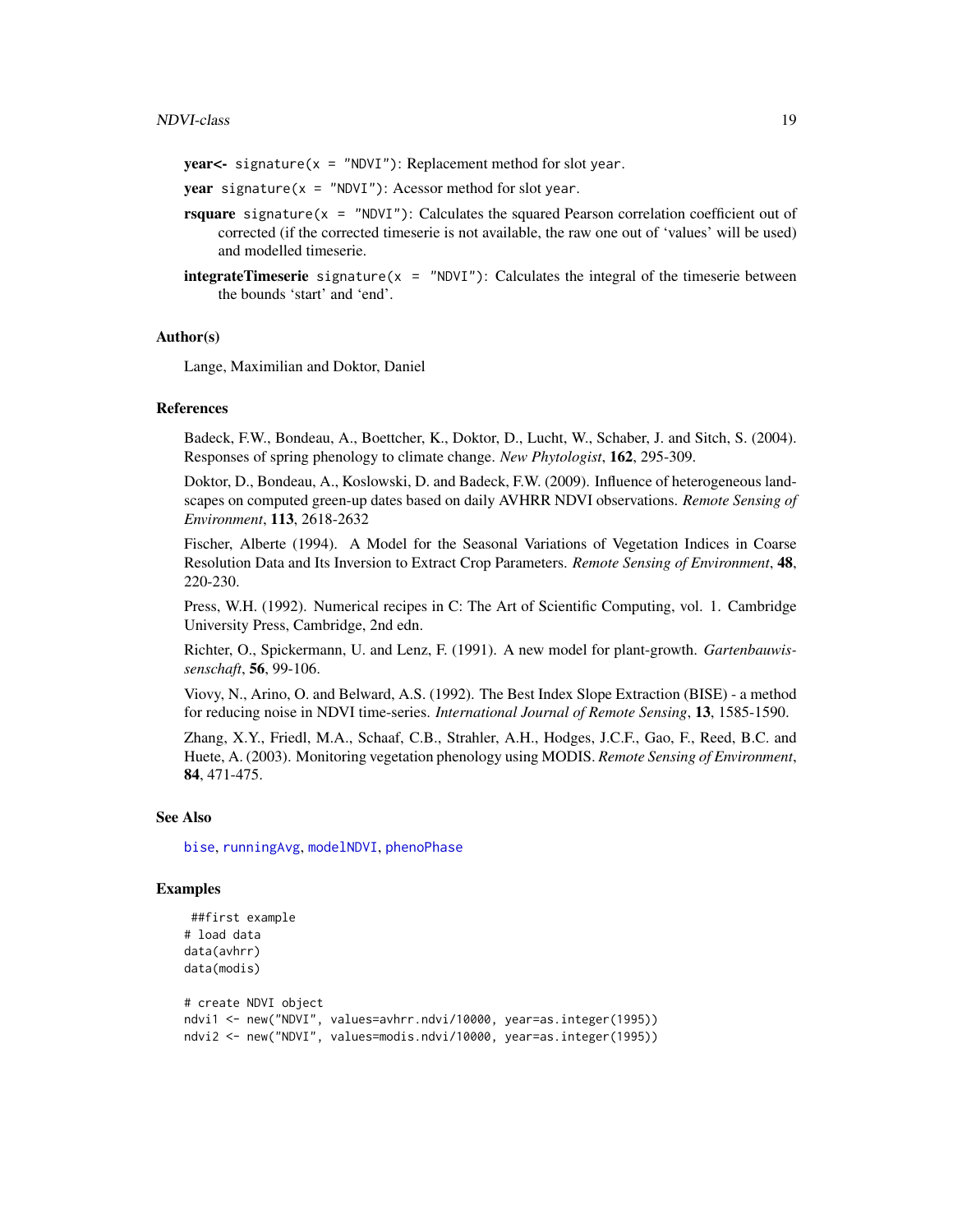```
# correct values (bise)
ndvi1.bise <- bise(ndvi1)
ndvi2.bise <- bise(ndvi2)
# or running Average
ndvi1.ravg <- runningAvg(ndvi1)
ndvi2.ravg <- runningAvg(ndvi2)
# model Values
res1 <- modelValues(ndvi1.bise, method="LinIP")
res2 <- modelValues(ndvi1.ravg, method="FFT", filter.threshold=7)
res3 <- modelValues(ndvi2.bise, method="LinIP")
res4 <- modelValues(ndvi2.bise, method="FFT", filter.threshold=7)
# plot Values
plot(res1)
plot(res2)
plot(res3)
plot(res4)
# extract greenup date
greenup <- phenoPhase(res1, phase="greenup", method="local", threshold=0.55, n=1000)
# extract date with highest ndvi
max.ndvi <- phenoPhase(res1, phase="max", n=1000)
## or simpler
data(avhrr)
data(modis)
# create NDVI objects, correct and model values
ndvi.list1 <- modelNDVI(ndvi.values=cbind(avhrr.ndvi/10000, modis.ndvi/10000),
year.int=1995, correction="bise", method="LinIP", MARGIN=2,
doParallel=FALSE, slidingperiod=40)
ndvi.list2 <- modelNDVI(ndvi.values=cbind(avhrr.ndvi/10000, modis.ndvi/10000),
year.int=1995, correction="ravg", method="FFT", MARGIN=2,
doParallel=FALSE, filter.threshold=7)
# plot Values
for (ndvi.ob in ndvi.list1){ plot(ndvi.ob) }
for (ndvi.ob in ndvi.list2){ plot(ndvi.ob) }
# extract greenup date
greenup <- phenoPhase(ndvi.list1[[1]], phase="greenup",
method="local", threshold=0.55, n=1000)
# extract senescence date
senescence <- phenoPhase(ndvi.list1[[1]], phase="senescence",
method="local", threshold=0.55, n=1000)
# extract date with highest NDVI
max.ndvi <- phenoPhase(ndvi.list1[[1]], phase="max", n=1000)
# calculate green season integrated vegetation index
```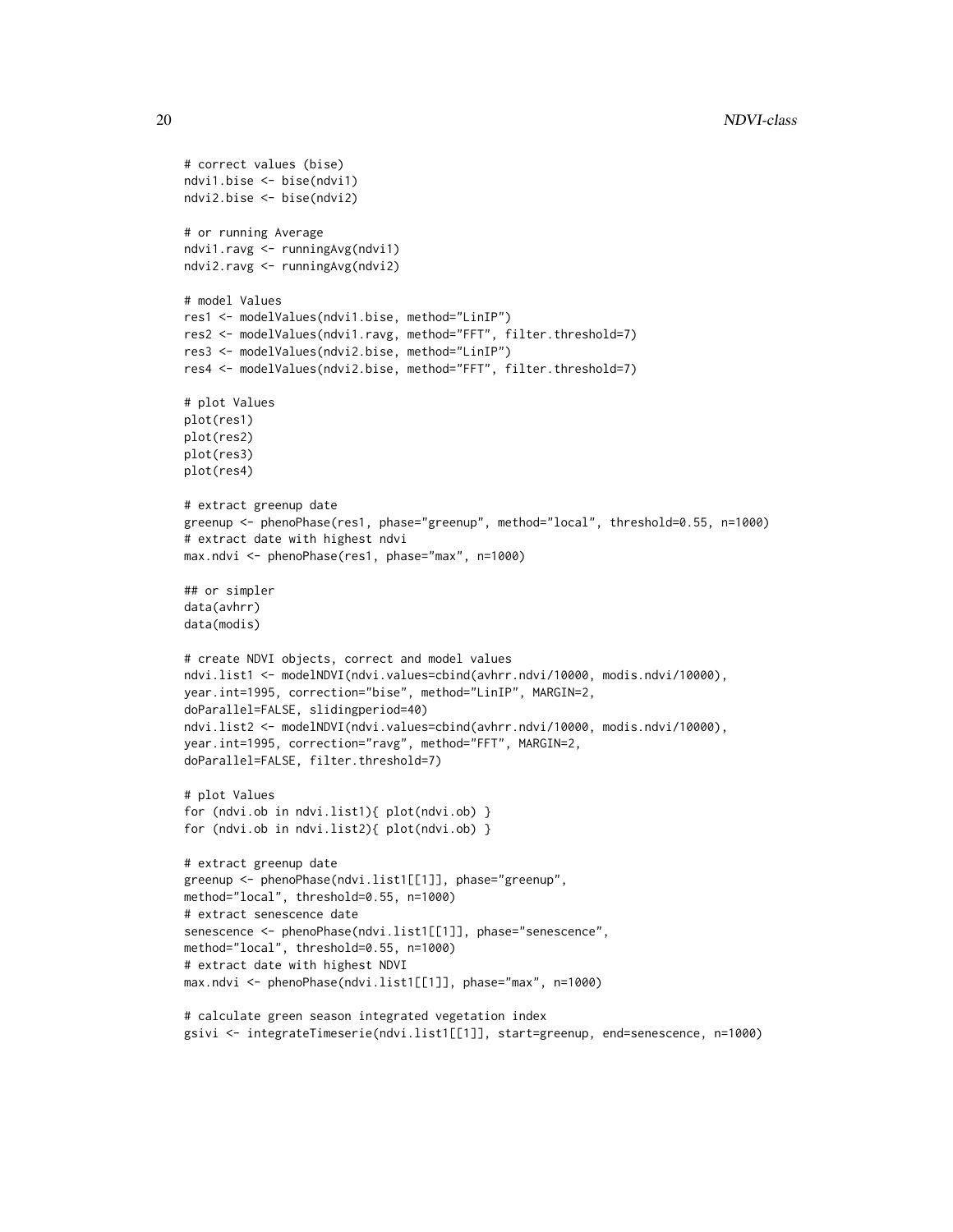<span id="page-20-1"></span><span id="page-20-0"></span>

# Description

Extracts phenological metrics based on modelled NDVI values.

# Usage

phenoPhase(x, phase, method, threshold, n)

# Arguments

| x         | An object of class 'NDVI' containing modelled NDVI values.                                                                                                                                                                                                                                                                                                                                                                       |
|-----------|----------------------------------------------------------------------------------------------------------------------------------------------------------------------------------------------------------------------------------------------------------------------------------------------------------------------------------------------------------------------------------------------------------------------------------|
| phase     | Determines which phase will be extracted:                                                                                                                                                                                                                                                                                                                                                                                        |
|           | "max": Day of the year with highest NDVI value is returned.                                                                                                                                                                                                                                                                                                                                                                      |
|           | "maxval": The highest modelled NDVI value and its standard deviation is re-<br>turned.                                                                                                                                                                                                                                                                                                                                           |
|           | "min": Day of the year (before day with maximum NDVI value) with lowest<br>NDVI value is returned.                                                                                                                                                                                                                                                                                                                               |
|           | "minval": The lowest modelled NDVI value and its standard deviation is re-<br>turned.                                                                                                                                                                                                                                                                                                                                            |
|           | "greenup": Day of the year at which greenup takes place and its standard de-<br>viation is returned. This day refers to the point where the function of modelled<br>NDVI values exceeds a certain threshold.                                                                                                                                                                                                                     |
|           | "senescence": Day of the year at which senescence takes place and its standard<br>deviation is returned. This day refers to the point where the function of modelled<br>NDVI values exceeds a certain threshold.                                                                                                                                                                                                                 |
| method    | Determines whether a global or local threshold is used for greenup and senes-<br>cence extraction.                                                                                                                                                                                                                                                                                                                               |
|           | "global" threshold: The day of the year is returned, where NDVI values are first<br>equal or higher as the value of 'threshold'. If the threshold is higher than the<br>values of the timeseries, '-1' will be returned.                                                                                                                                                                                                         |
|           | "local" threshold: The day of the year is returned, for which NDVI values first<br>reach the value of 'threshold' (interpreted as percentage) between lowest and<br>highest NDVI value of timeserie. The lowest NDVI value is chosen depending<br>on phase selected. For "greenup", the lowest value before day of maximum<br>NDVI value is used. For "senescence", the lowest value after day of maximum<br>NDVI value is used. |
| threshold | Threshold for local or global greenup/senescence-extraction method. Should<br>have numerical value between '0' and '1'. Global thresholds refer to a fix NDVI<br>value independent of actual NDVI magnitudes. Local thresholds are based on<br>$(max - min) * e.g. 0.55$ . Hence, the respective NDVI value will vary dependent<br>on e.g. land-cover.                                                                           |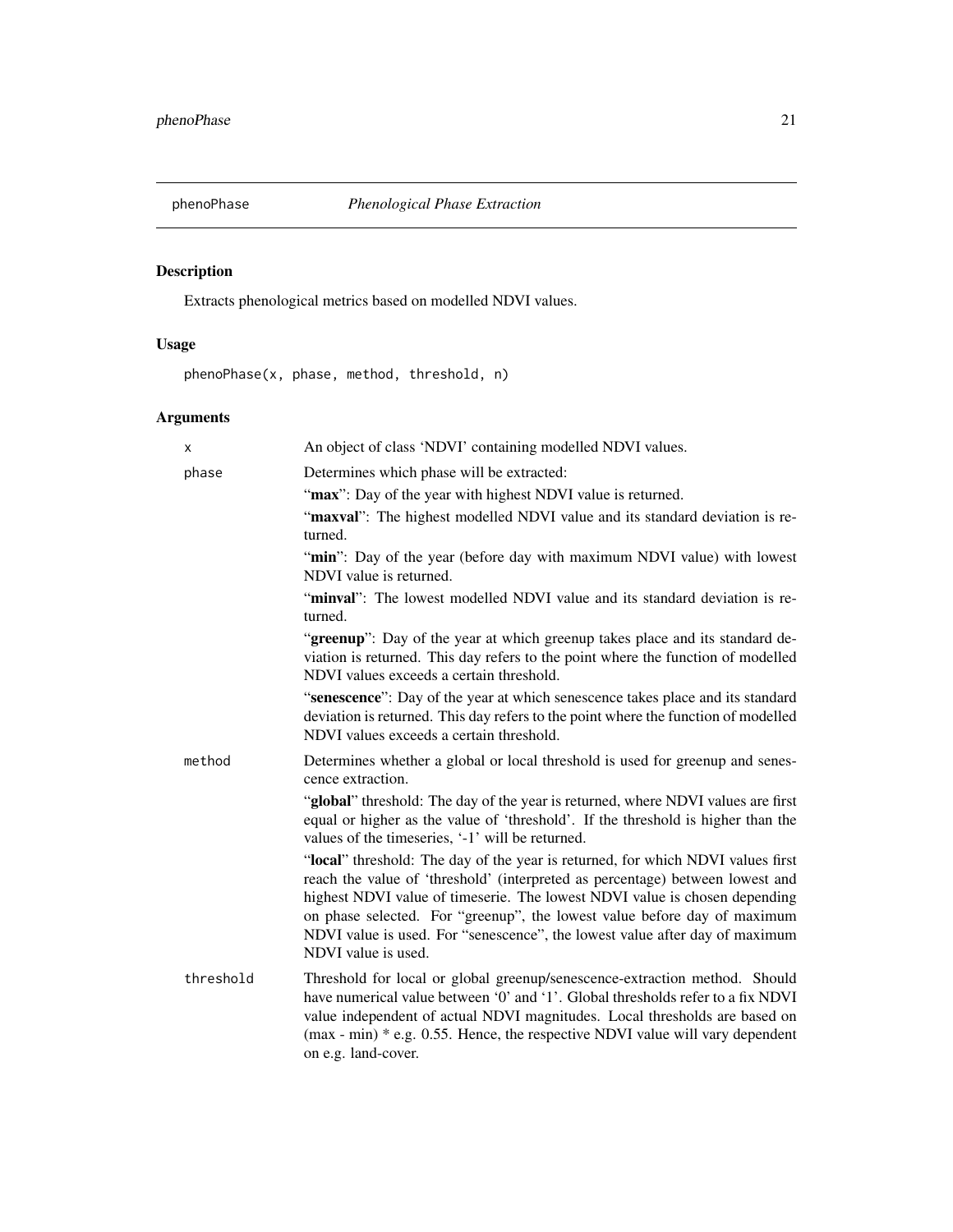<span id="page-21-0"></span>n The number 'n' of normal distributed values around the threshold for estimation of 'sd'. The normal distribution uses the threshold as mean and a standaed deviation consisting of satellite error and standard deviation of fit residuals. The satellite error is considered as 0.02+0.02\*value.

#### Value

A list containing the julian day of the year at which the phenologial phase occurs as list entry 'mean' and its standard deviation as list entry 'sd'. The list contains vectors in 'mean' and 'sd' if multiple seasons are available in 'NDVI' object.

#### Author(s)

Daniel Doktor, Maximilian Lange

# See Also

[NDVI](#page-15-1), [detectSeasons](#page-6-1), [seasons](#page-23-1)

# Examples

# load data data(avhrr)

```
# create NDVI object, correct and model NDVI values
ndvi <- modelNDVI(ndvi.values=avhrr.ndvi/10000, year.int=1995,
correction="bise", method="LinIP", MARGIN=2,
doParallel=FALSE, slidingperiod=40)[[1]]
```
# extract greenup DOY greenup <- phenoPhase(ndvi, phase="greenup", method="local", threshold=0.55, n=1000)

rsquare *Squared Pearson correlation coefficient*

#### Description

Calculates the squared Pearson correlation coefficient of corrected and modelled timeserie.

#### Usage

rsquare(x)

# Arguments

x An object of class 'NDVI' containing corrected and modelled values. If corrected timeserie is not available, the raw one out of 'values' will be used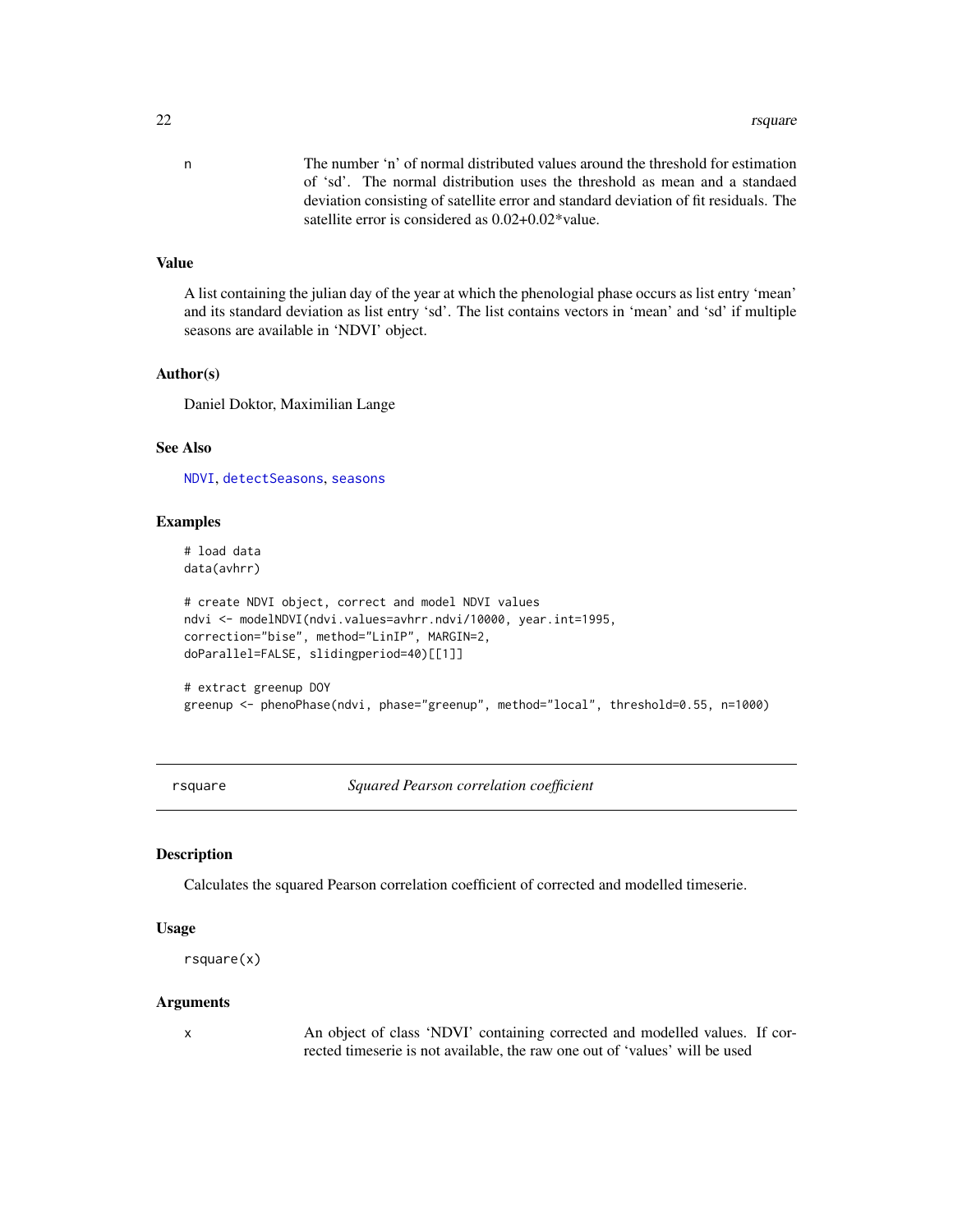# <span id="page-22-0"></span>runningAvg 23

# Value

The squared Pearson correlation coefficient as numeric value.

#### Author(s)

Daniel Doktor, Maximilian Lange

#### See Also

[NDVI](#page-15-1)

# Examples

```
# load data
data(avhrr)
# create NDVI object, correct and model values
ndvi.list <- modelNDVI(ndvi.values=avhrr.ndvi/10000,
year.int=1995, correction="bise", method="Growth", MARGIN=2,
doParallel=FALSE, slidingperiod=40)
#plot
plot(ndvi.list[[1]])
# squared Pearson correlation coefficient
```

```
rsquare(ndvi.list[[1]])
```
<span id="page-22-1"></span>runningAvg *Running Average*

#### Description

Reduces noise in NDVI time-series through running averaging.

# Usage

```
runningAvg(x, window)
```
# Arguments

| X      | An object of class 'NDVI' containing raw NDVI values.         |
|--------|---------------------------------------------------------------|
| window | Window size of the running averaging algorithm. Default is 7. |

# Value

An object of class 'NDVI' containing raw and corrected NDVI values.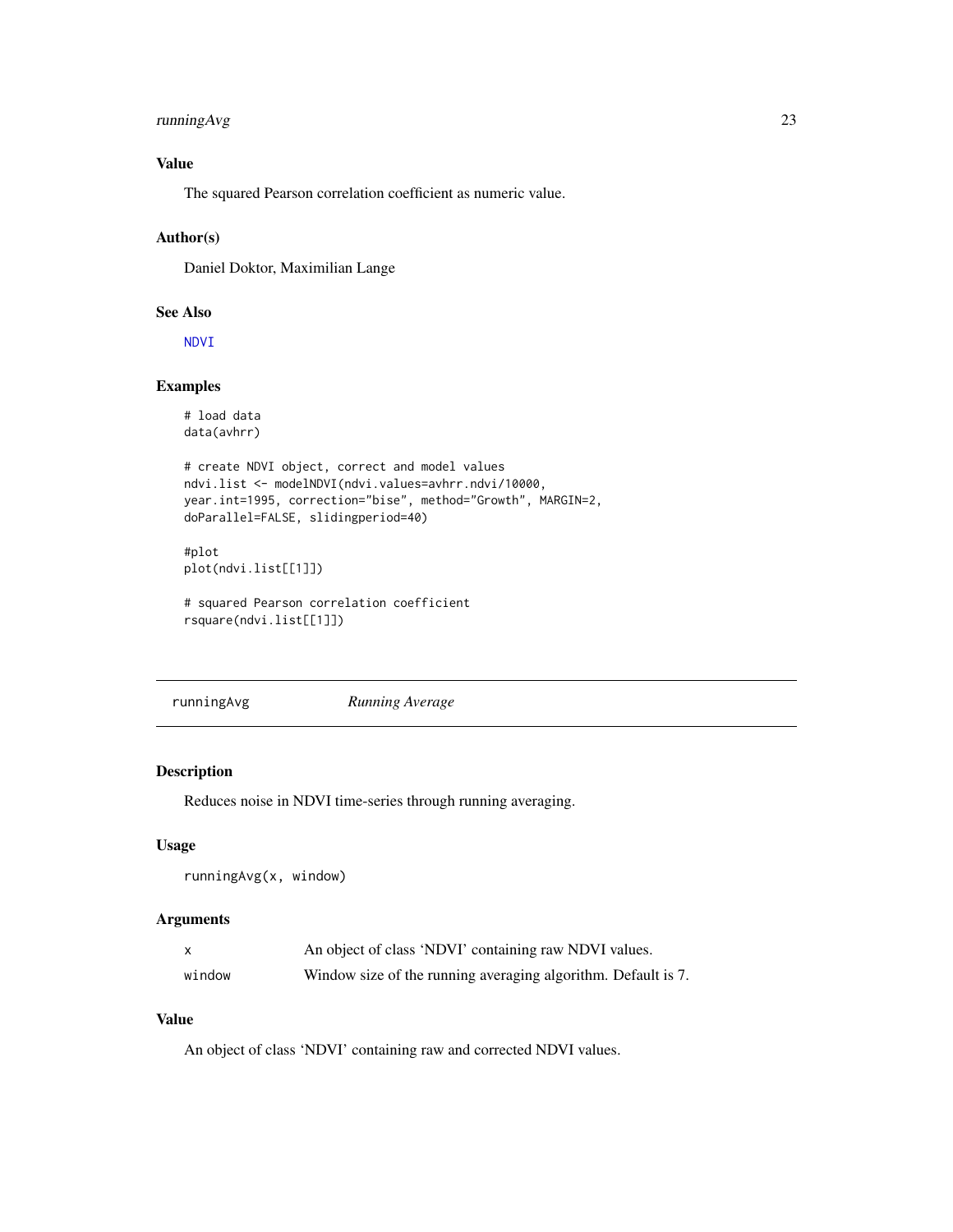#### 24 seasons and the seasons of the seasons of the seasons of the seasons of the seasons of the seasons of the seasons

# Author(s)

Daniel Doktor, Maximilian Lange

# See Also

[modelNDVI](#page-9-1),[NDVI](#page-15-1)

# Examples

```
# load data
data(avhrr)
# create NDVI object
ndvi <- new("NDVI", values=avhrr.ndvi/10000, year=as.integer(1995))
# correct values (bise)
ndvi.ravg <- runningAvg(ndvi, window=7)
#plot
plot(ndvi.ravg)
```
<span id="page-23-1"></span>seasons *Seasons Accessor*

# Description

Access to detected seasons.

# Usage

seasons(x)

#### Arguments

x An object of class 'NDVI' containing raw NDVI values and detected seasons.

# Value

Returns a vector containing position of seasons.

# Author(s)

Lange, Maximilian and Doktor, Daniel

# See Also

[NDVI](#page-15-1), [detectSeasons](#page-6-1)

<span id="page-23-0"></span>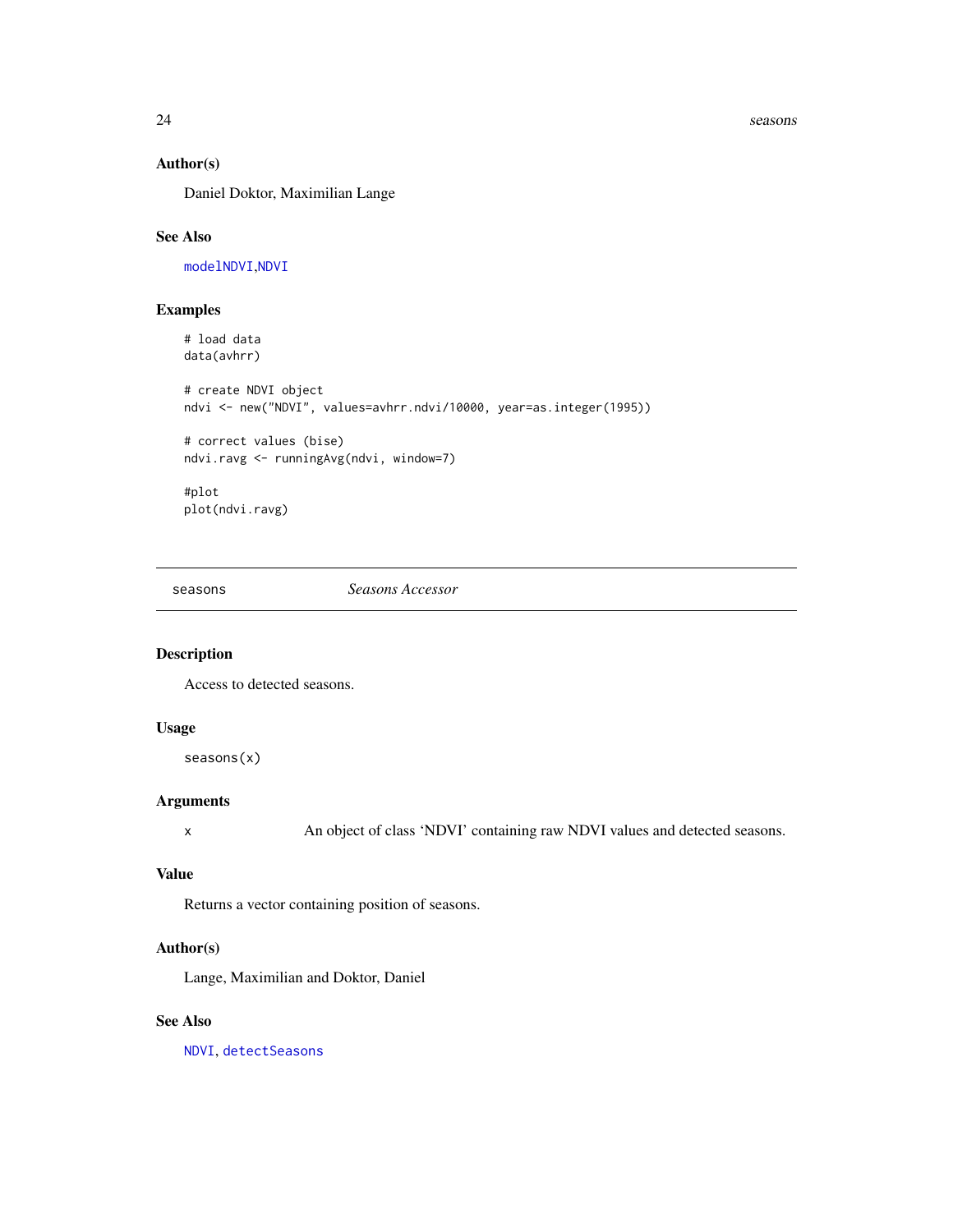#### <span id="page-24-0"></span>values 25

# Examples

```
# load data
data(avhrr)
# create NDVI object, correct and model values
ndvi.list <- modelNDVI(ndvi.values=c(avhrr.ndvi/10000,avhrr.ndvi/10000),
year.int=1995, detectSeasons=TRUE,
correction="bise", method="LinIP", MARGIN=2,
doParallel=FALSE, slidingperiod=40)
ndvi <- ndvi.list[[1]]
#get seasons
seasondates <- seasons(ndvi)
```
values *Raw Value Accessor*

# Description

Access to raw values of NDVI object.

#### Usage

values(x)

# Arguments

x An object of class 'NDVI' containing raw NDVI values.

#### Value

Returns a vector containing raw NDVI values.

# Author(s)

Lange, Maximilian and Doktor, Daniel

#### See Also

[NDVI](#page-15-1)

# Examples

```
# load data
data(avhrr)
# create NDVI object
ndvi <- new("NDVI", values=avhrr.ndvi/10000, year=as.integer(1995))
#extract raw values
rawValues <- values(ndvi)
```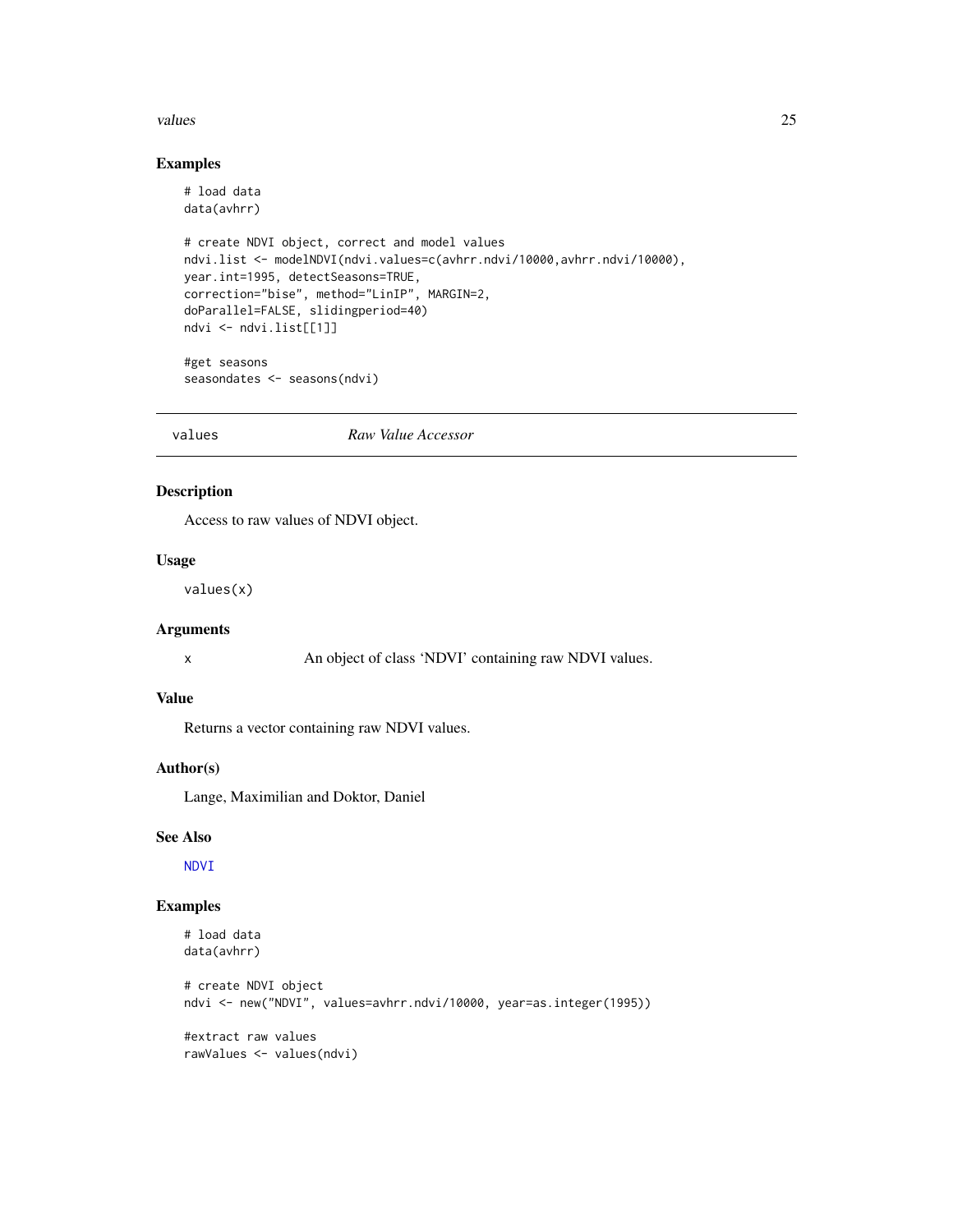<span id="page-25-0"></span>

# Description

Returns the number of days of the given year.

# Usage

```
yearlength(year)
```
# Arguments

year A vector of years as integer values.

# Value

The number of days of the year in the date

# Author(s)

Daniel Doktor, Maximilian Lange

# Examples

year <- c(1995, 2000, 2005, 2010) days <- yearlength(year) days